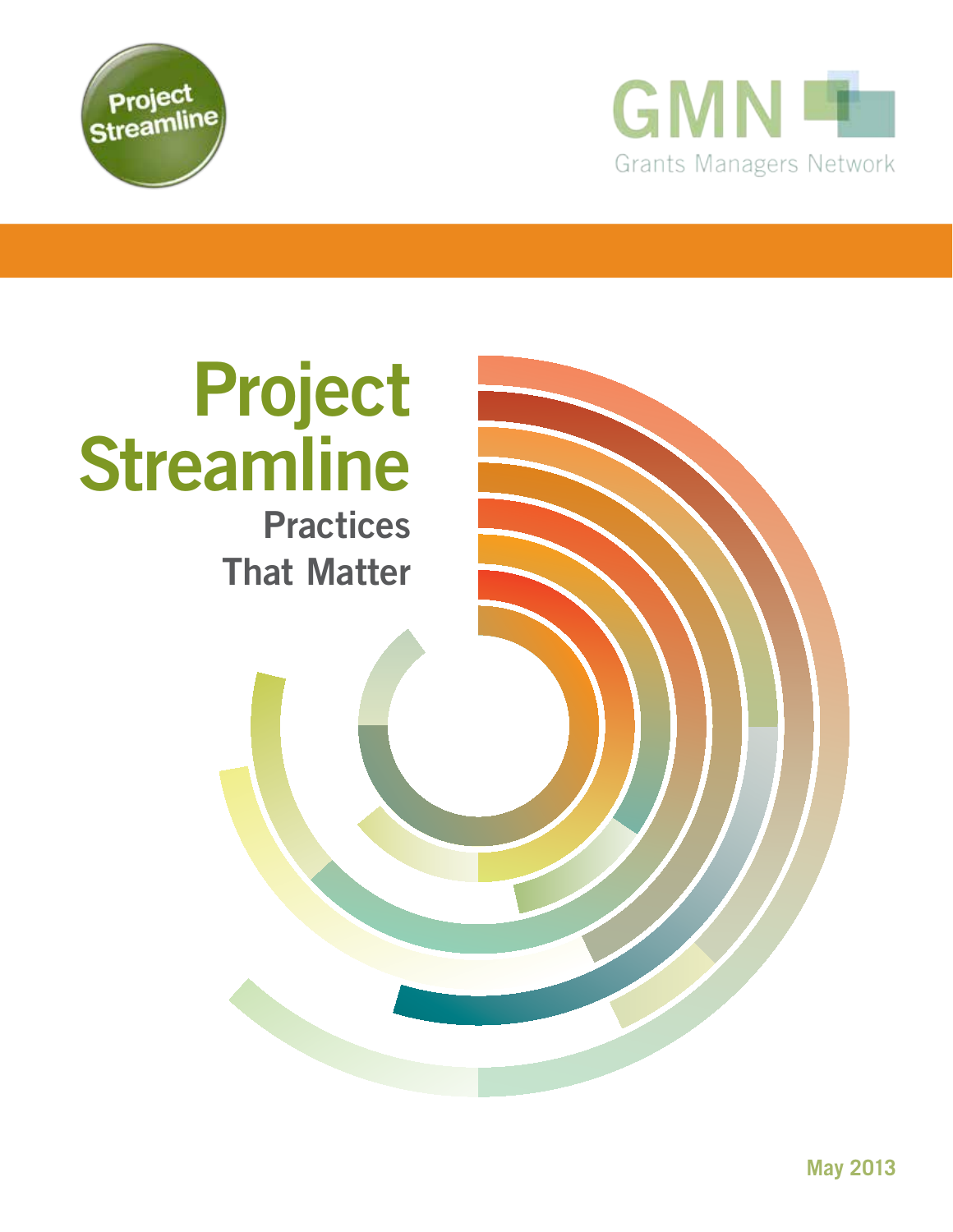





Grants Managers Network 1666 K Street NW, Suite 440 Washington, D.C. 20006 888-GMN-1996 info @gmnetwork.org

All content copyright © Grants Managers Network May 2013



ProjectStreamline.org *@ProjStreamline @ProjStreamline ProjectStreamline.org/blog* 

**Research and Analysis**  Jessica Bearman Alice Cottingham

**Author**

Jessica Bearman

Editorial and intellectual support from Alice Cottingham



This work is licensed under a Creative Commons Attribution-NonCommercial-NoDerivs 3.0 Unported License. Permissions beyond the scope of this license may be available by contacting Grants Managers Network at 888-GMN-1996 or info@gmnetwork.org. This publication is available in electronic format at www.gmnetwork.org.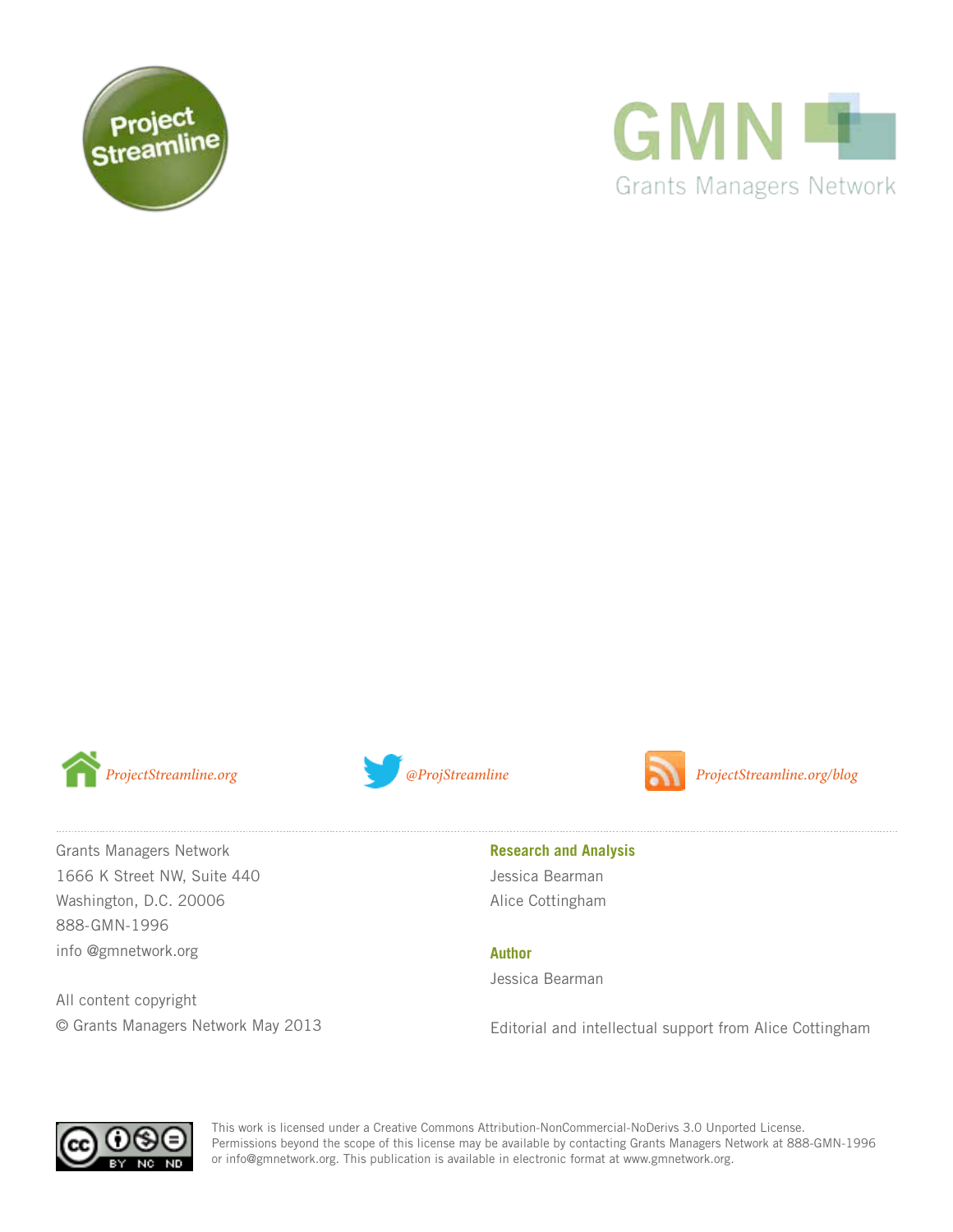# **What does a streamlined grantmaker look like?**

### **According to one nonprofit executive …**

**"First, they are so open to feedback. They engage and have actual conversations. They give good instruction—like what, when, how, and who—so we know what to do. Also, they don't make you do unnecessary work before the time is right. They ask for a concept paper that includes some basic goals, timeline, and strategies. They give us feedback and then ask for a proposal based on the concept paper. The proposal instructions are very clear, and if we have questions, we can ask. They then tell us when we can expect an answer … and they give us an answer at that time."** 

#### **"Oh ... and also," she added with a laugh, "their online system actually works."**

These practices characterize a streamlined grantmaker—one with a grantmaking philosophy and practices designed to ensure that it gets the information it needs for decision-making without unduly burdening grantseeking nonprofits. This grantmaker has intentionally and systematically eliminated redundant requests for information and requirements that don't add substantively to the grantmaking process. It has implemented a staged process that makes good use of nonprofit time and invested in a high-quality, user-tested online grantmaking system. This is a grantmaker whose core values around respect for grantseekers are aligned with its onthe-ground practices.

Project Streamline has a simple premise: that the cumulative impact of grantmakers' distinct and often laborious application and reporting requirements undermines nonprofit effectiveness, causing grantseekers to

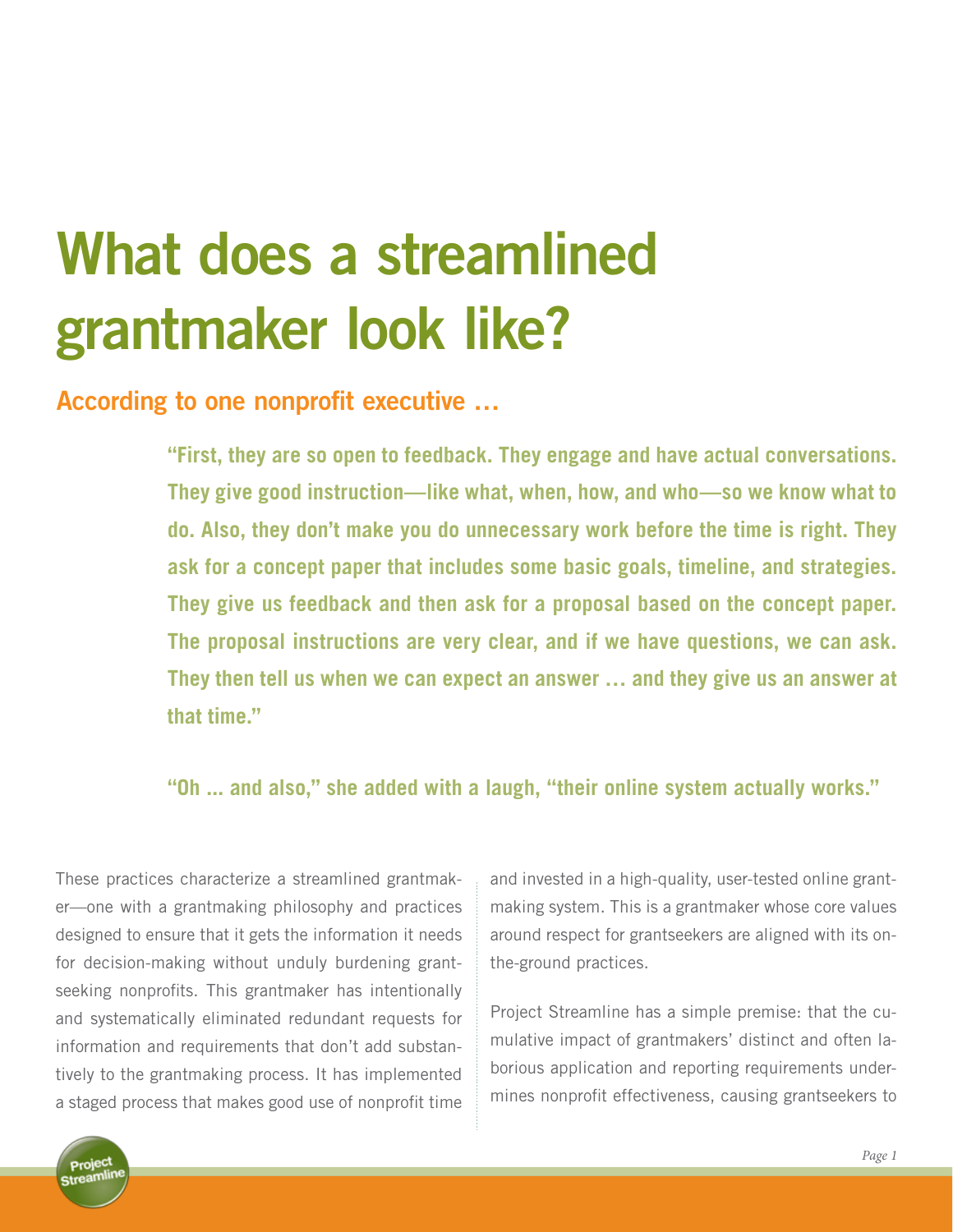devote too much time to seeking funding (often without payoff) and reporting on grants (often without benefit) to the detriment of their mission-based work.

The streamlining effort has a correspondingly straightforward goal: to help grantmakers understand and reduce the burden of application and reporting on their nonprofit partners, while still getting the information they need to make good grantmaking decisions.

Five years after the research that resulted in Project Streamline's initial report, "Drowning in Paperwork*,* Distracted from Purpose," and subsequent tools, assessments, and workshops, the leaders and partners of the initiative decided to take stock of progress. We wanted to find out whether the core principles and concrete practices essential to streamlined application and reporting had gained traction in the field of philanthropy. We needed to know more about which application and reporting practices made the biggest difference to nonprofit organizations and grantmakers. And we wanted to chart a path forward with recommendations for where Project Streamline should focus its energies going forward.

*"I'm glad you are doing this project. The amount of time and energy spent on [application and reporting] processes depletes the leaders of nonprofit organizations and ensures that we will NEVER solve the pressing problems in front of us." —Grantseeker*

### **The Bottom Line**

Most of the 460 grantmakers who participated in this research were highly aware of and fairly committed to streamlining principles. Many had made or were planning changes to streamline their practices in accordance with the four Streamlining Principles:

- 1 Taking a fresh look at application and reporting requirements to ask for only what is needed to make decisions.
- 2 Right-sizing application and reporting requirements to make them appropriate to the size and type of grant and prior relationship with the grantseeker.
- 3 Reducing the burden on grantseekers by simplifying budget requirements, using effective online grantmaking, and accepting existing materials.
- 4 Providing clear and straightforward communications about grantmaking.

And yet, most of the 300 grantseekers surveyed had not experienced widespread streamlined practice.

Surveys and interviews of grantseekers told us that they were still burdened by cumbersome and opaque requirements and continued to wrestle with application and reporting practices not commensurate with the level of funding. In short, despite individual incremental changes in grantmaking practices, the experience of many nonprofits remains a frustrating one.

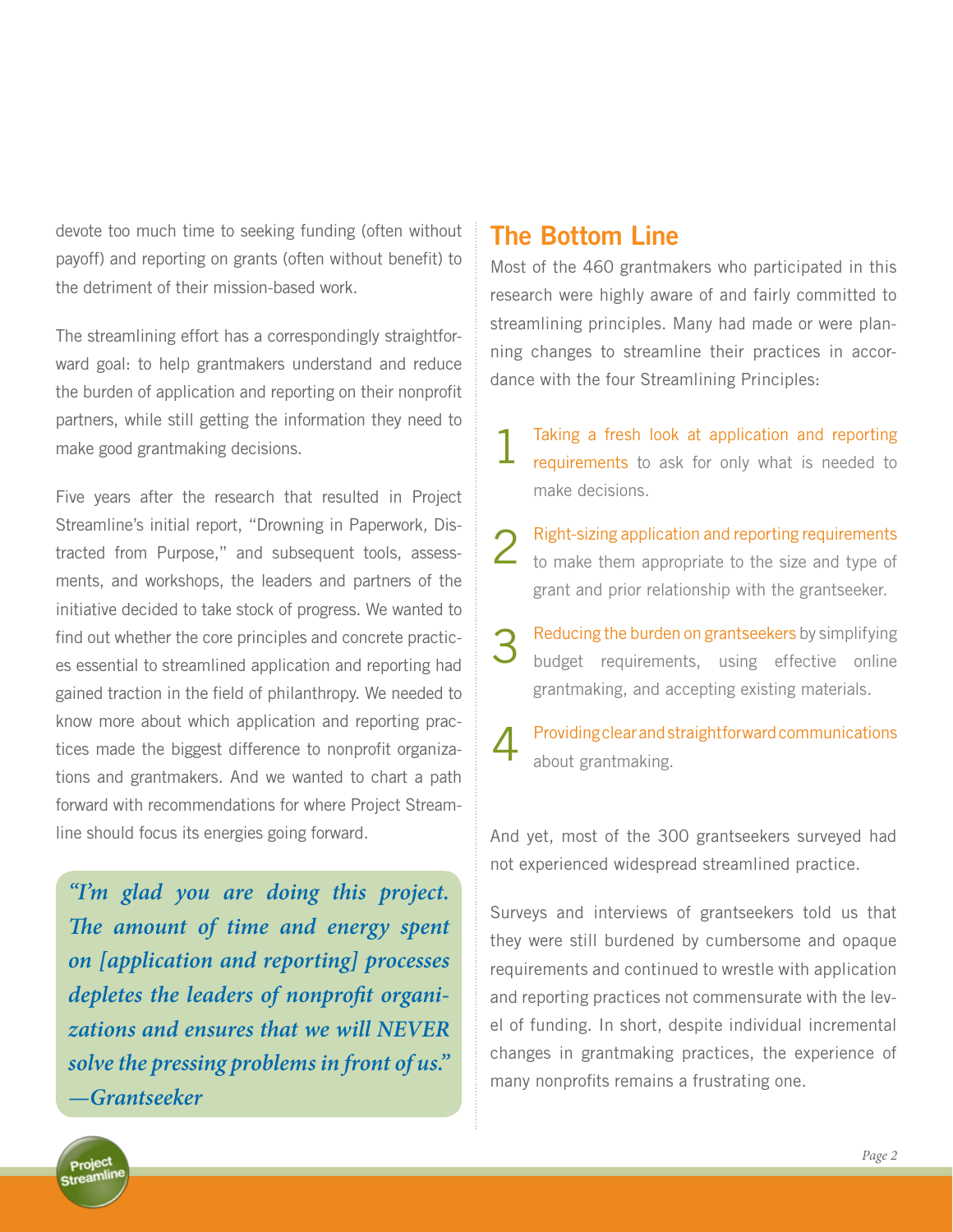# **Methodology & Understandings**

## **Methodology**

This is a scan of practice based on surveys and interviews of grantmakers and nonprofit grantseekers. Grantseekers and grantmakers were two entirely separate survey samples, so grantseeker responses did not reflect specifically on the grantmakers discussed. In addition, we did not make direct comparisons to the exploratory research that Project Streamline conducted five years ago because this survey asked different questions of a different sample of grantmakers.

Research included:

- A survey of 32 infrastructure groups (associations and research institutions) in philanthropy.
- A survey of grantmakers distributed through Grants Managers Network and other Project Streamline partners; 460 grantmakers responded to the survey.
- A survey of grantseekers distributed through Project Streamline partner organizations; 305 grantseekers responded to the survey.
- Interviews with six thought leaders—individuals with a bird's-eye view on philanthropy.
- Interviews with 10 foundations whose practices were identified as streamlined by colleagues and/ or grantees.
- Two focus groups with seven foundations interested in streamlining.
- Interviews with 10 nonprofit leaders who have worked with streamlined foundations.
- • Ongoing conversations with a Research Advisory Group comprising representatives from foundations and philanthropy infrastructure organizations.
- A review of recent publications and research with a bearing on streamlining.

For a description of the grantmaker and grantseeker survey sample, please see Appendix A.

## **The Limits of Streamlining**

Even if each grantmaker had a radically streamlined grantmaking process, nonprofits would still encounter a dizzying variety of application and reporting processes, deadlines, and timelines. The solution to this issue would be a radically different funding model based on a repository system or national common application, neither of which has yet gained widespread traction.

Furthermore, Project Streamline focuses specifically and narrowly on application and reporting practices, a focus instrumental to the effort's success. However, streamlined application and reporting have a limited impact on nonprofit health without other strategic changes that are outside the purview of this effort. The grantmaking practices that most affect nonprofit sustainability and health remain large, multi-year grants (preferably general operating support) and capacity-building funding. Even more important is funders' clarity on what they hope to achieve and a shared understanding of what success looks like.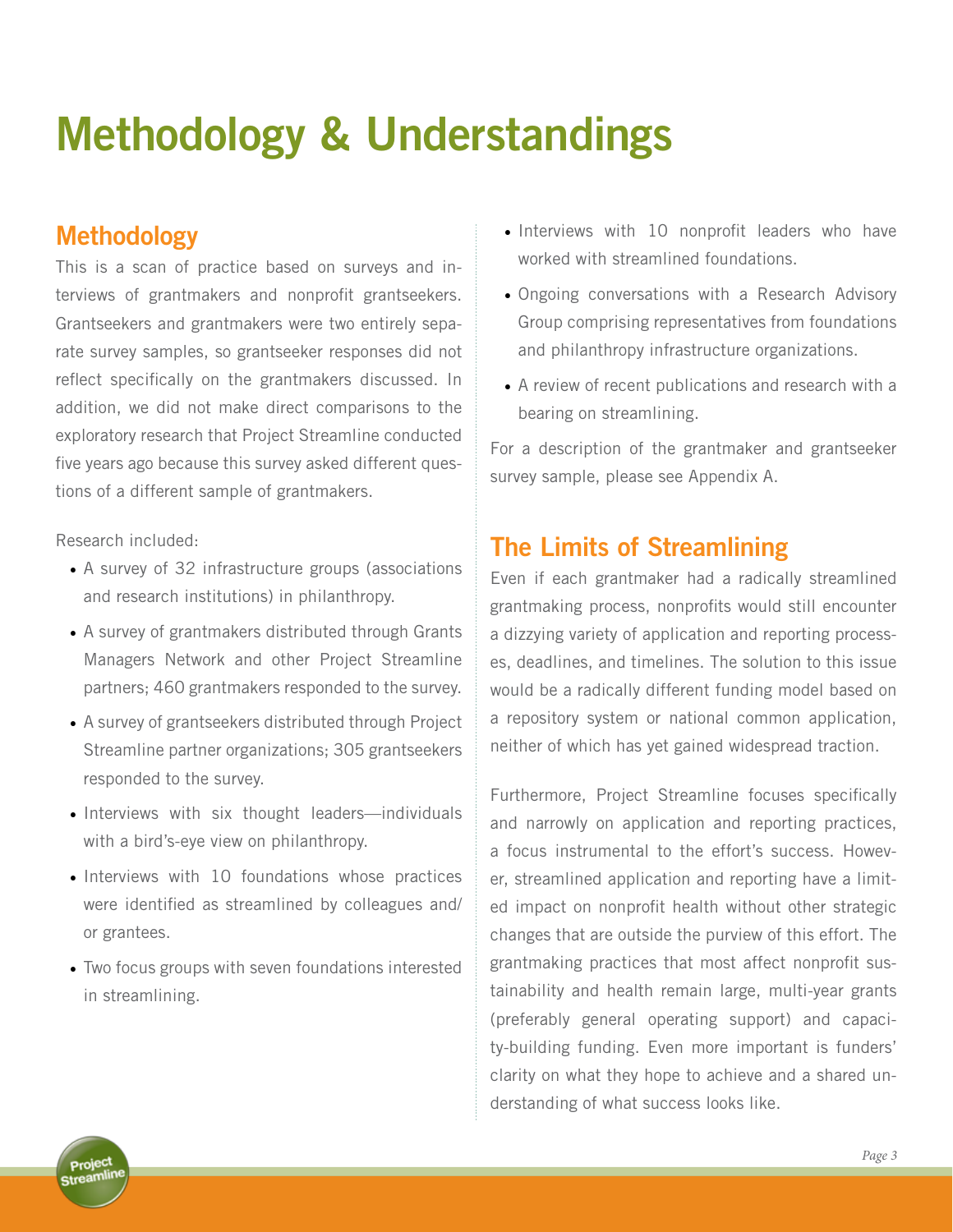# **Streamlining Activity in the Last Five Years**

Although dissemination is only a part of the story, much has happened to raise awareness and bring streamlining principles in front of funders. This activity has been a necessary precursor to grantmakers adopting streamlined practices and to those practices making a difference.

- More than 14,000 copies of the "Drowning in Paperwork" report and snapshot were distributed.
- Articles about streamlining appeared in the newsletters and blogs of many regional associations and other philanthropy affinity groups.
- More than 1,000 grantmakers contributed to discussions of the principles and barriers to change.
- Project Streamline presentations, workshops webinars, and website reached more than 83,000 grantmakers and grantseekers.
- 17 full-day workshops engaged more than 400 grantmaking organizations. A Community of Practice at the Donors Forum (Illinois) has convened grantmakers and grantseekers to explore this concept together.
- Streamlining principles have become part of the Essential Skills and Strategies curriculum offered by the regional associations of grantmakers and the Council on Foundations, as well as the curriculum in various university philanthropy programs.
- 193 grantmakers have used the online self-assessment tool developed by The Center for Effective Philanthropy and Project Streamline.

For Grants Managers Network, which leads the Project Streamline effort, streamlining has become an inextricable part of grants management best practices.

**Leaders of philanthropy infrastructure organizations were asked: "Do you intend to continue promoting the concepts of streamlined application and reporting?"**

*"Yes. It's critical to nonprofit success and endurance."*

*"Definitely! We are partners in this work and fully support the concepts."*

*"Absolutely. The concepts of streamlined application promotes efficiency and consistency for grantseekers."*

*"I think there is continuing interest in this issue as foundations seek to be more efficient and to lessen reporting burdens on grantees."*

*"Yes! You need to keep beating the drum and repeating the message that funders are KILLING their grantees and actually doing more harm than good."*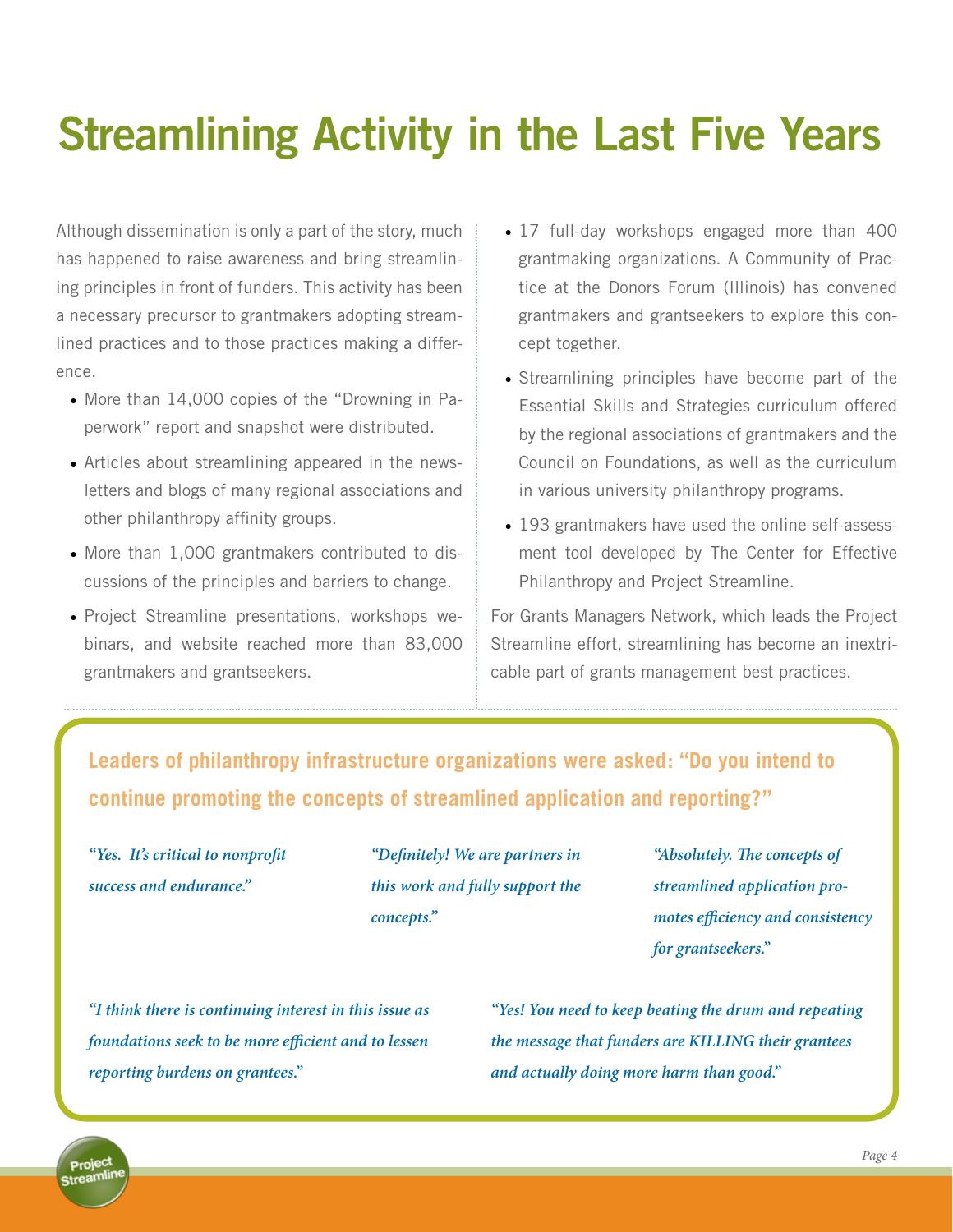### **Streamlining in Context**

The last five years witnessed significant shifts in philanthropy and in the larger world. Some of the developments listed below have made streamlining more difficult, while others supported streamlining efforts.

**Continued interest in impact**, including a desire to tie funding to specific, measurable outcomes, has resulted in the collection of more data from grantees.

**Strategic philanthropy** has caused some grantmakers to tighten their grantmaking focus and set very specific outcomes for their funding. Although this type of giving can be perfectly compatible with streamlined practice, it can also be implemented in ways that increase grantees' data collection and reporting burdens.

**A resurgent interest in co-funding**—including capital aggregation and aligned funding—in which grantmakers pool or coordinate their investments in specific projects or organizations, $<sup>1</sup>$  creates opportunities for coor-</sup> dinated application and reporting that may or may not be realized.

**Access to technology has greatly increased.** Almost every grantmaker and grantseeker in the U.S. now has access to email and the Internet, and a surge in online grantmaking systems means that a wide array of grantmakers now accept proposals and reports online or via email.

**The economy's continued uncertainty** has left many nonprofits struggling and many grantmakers with fewer assets to give, although some data show that about half the country's grantmakers have maintained or grown their grantmaking in the last two years despite the global economic slump.2

**Practices that make the most difference to grantseeker capacity have held steady or declined**. Foundations continued giving grants for general operating and capacity-building at the same modest levels between 2008 and 2011, according to a study by Grantmakers for Effective Organizations.<sup>3</sup> The National Committee for Responsive Philanthropy reported that, despite findings from various research studies demonstrating the importance of general operating funding to nonprofit sustainability and effectiveness, the proportion of unrestricted grant dollars has remained consistently low at about 16 percent.<sup>4</sup> At the same time, the share of grantmakers that provided multi-year grants fell by half over the last few years.<sup>5</sup>

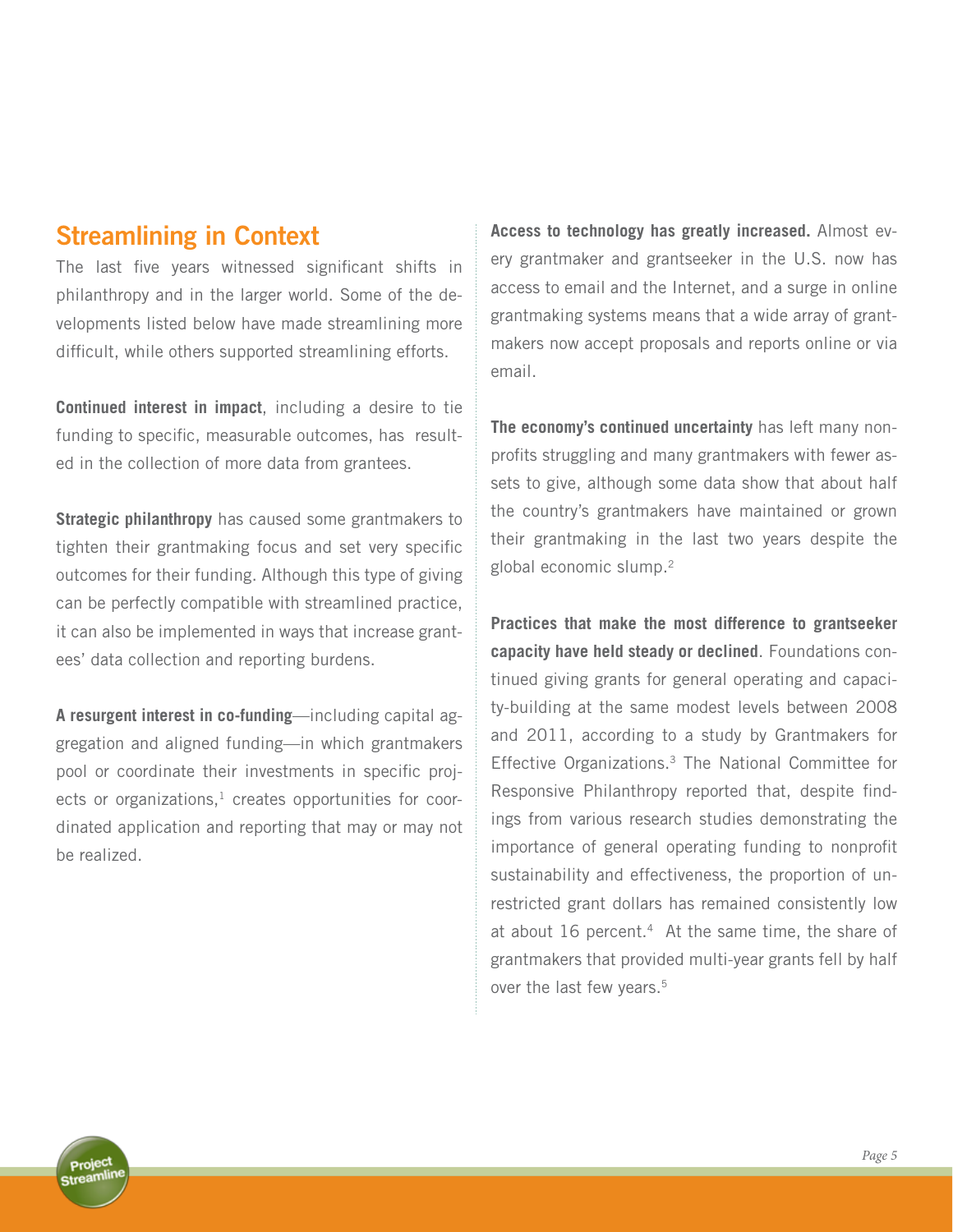# **Why Streamline?**

## **Streamlining Aligns Core Values and Practices**

A grantmaker's application and reporting practices are often the first—and sometimes the only—thing that a grantseeker or grantee organization experiences as evidence of what the grantmaker cares about, how it sees the world, and its orientation toward its nonprofit partners. These practices are a visible manifestation of the grantmaker's values.

Unfortunately, application and reporting practices aren't always consistent with values. A grantmaker may believe strongly in supporting nonprofit success, but its burdensome application process may drain resources from the sector by requiring organizations with little chance of receiving funding to spend valuable hours writing full proposals. A grantmaker may believe that it treasures and trusts its grantees, but its quarterly reporting requirements say otherwise. And while a grantmaker may have every intention of saving grantees time and money by putting its grantmaking system online, if it fails to user-test that system, it may in fact introduce more frustration and wasted time into the grantseeking experience.

## **Streamlining Benefits Grantmakers and Grantseekers**

A majority (66 percent) of grantmakers reported that they view streamlining as more important today than five years ago. Most grantmakers (89 percent) pointed to a need for internal efficiency as one of the primary drivers of streamlining efforts. The impact of the economic downturn on grantees was cited by another 68 percent as part of the impetus to streamline. "Many of the NGOs we serve have severely cut staff due to decreasing budgets, so time spent on application materials is even more valuable than it was several years ago," commented one respondent.

Streamlining is about making sure that funders and nonprofits use their time for meaningful work. Grantmakers cite better use of staff time, internal efficiency, and better relationships as some of the benefits they've experienced in-house. One grantmaker described the change, saying, "The office used to go into 'panic mode' at the onset and conclusion of each grant cycle. Now we stay pretty relaxed and never have to rush, and I can't remember the last time anyone had to stay late or come in on a Saturday to finish a project."

*"We all have enormous respect for the nonprofit organizations we work with, and we understood the importance of not adding to their workload with unclear or unnecessary requests. The beauty of all this was, revising our processes actually wound up reducing OUR workload." —Grantmaker*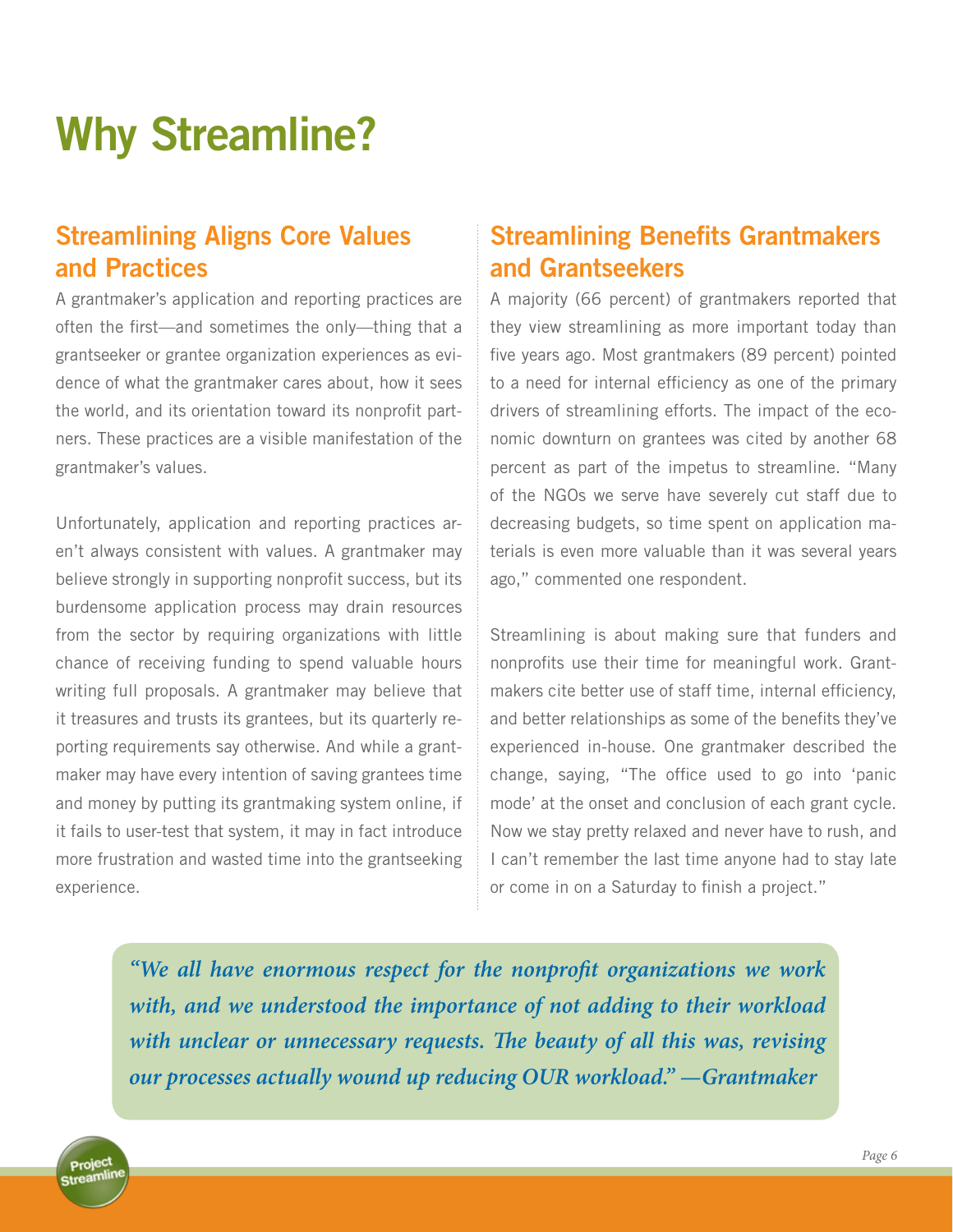# **Benefits of Streamlining**

**Grantmakers** report significant benefits when they implement streamlining practices.



**Grantseekers** say that streamlined requirements support their success.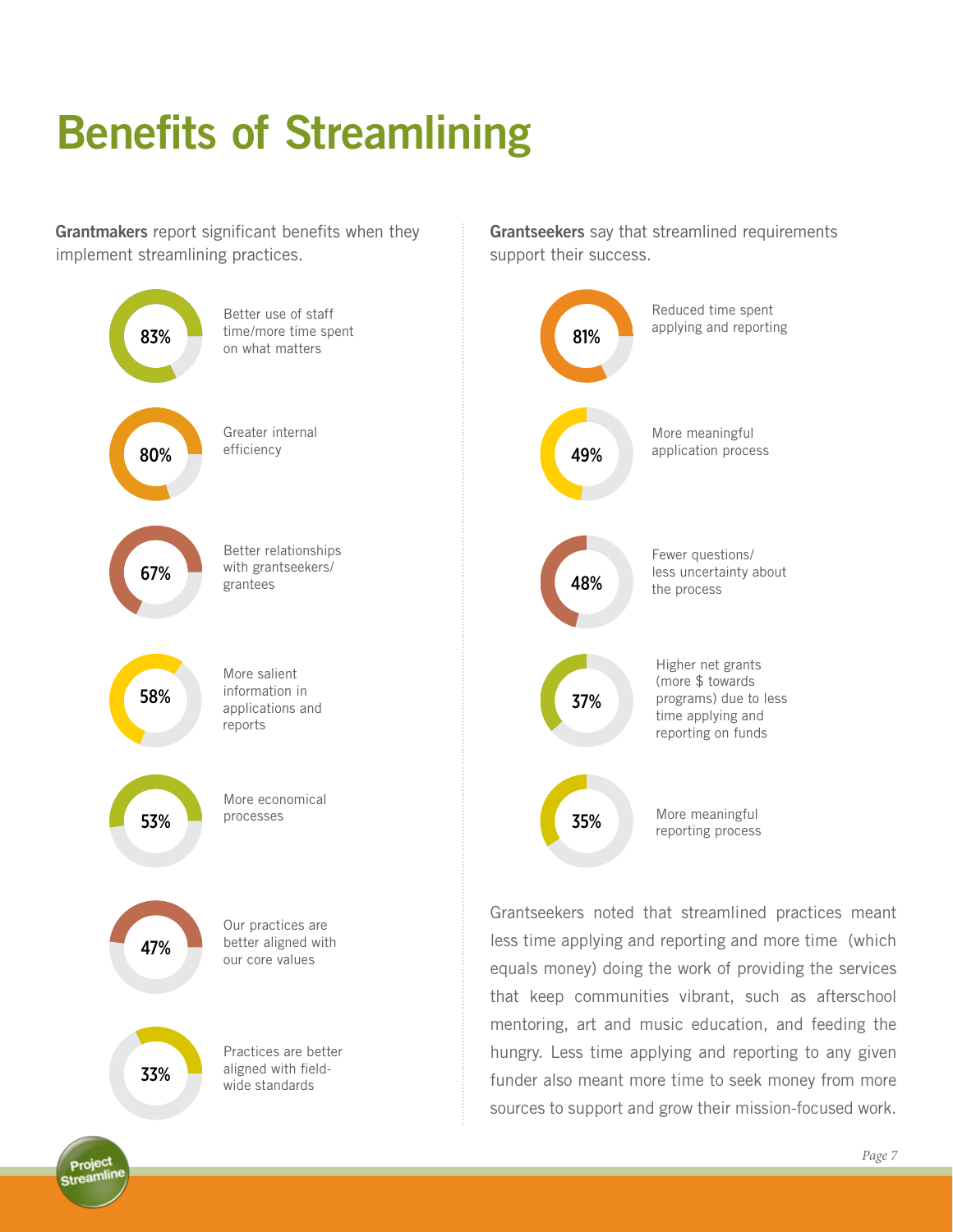# **Grantmakers Get It … But Grantseekers Don't Feel It**

Almost all grantmakers (93 percent) who responded to this survey said they were moderately or extremely familiar with the impact of grantmaking practices on a nonprofit organization. Similar percentages were familiar with Project Streamline's principles of clear and straightforward communications about grantmaking (90 percent), taking a fresh look at application and reporting requirements (87 percent), and reducing the burden on grantseekers (86 percent). And 81 percent reported that they were moderately or extremely familiar with the concept of "right-sizing," in which application and reporting requirements are scaled to be proportionate to the size and type of grant given.

Almost all reported that they have made streamlining changes or were planning changes.

Unfortunately, changes in individual practices take a long time to result in field-wide culture change. The average nonprofit organization with multiple funders still spends time responding to application and reporting requirements that are poorly designed, redundant, inappropriately scaled, or mystifying.

For each Project Streamline principle, our research showed some good progress from grantmakers and brought to light issues that remained for grantseekers.



#### **Grantmakers Report Streamlining Changes**

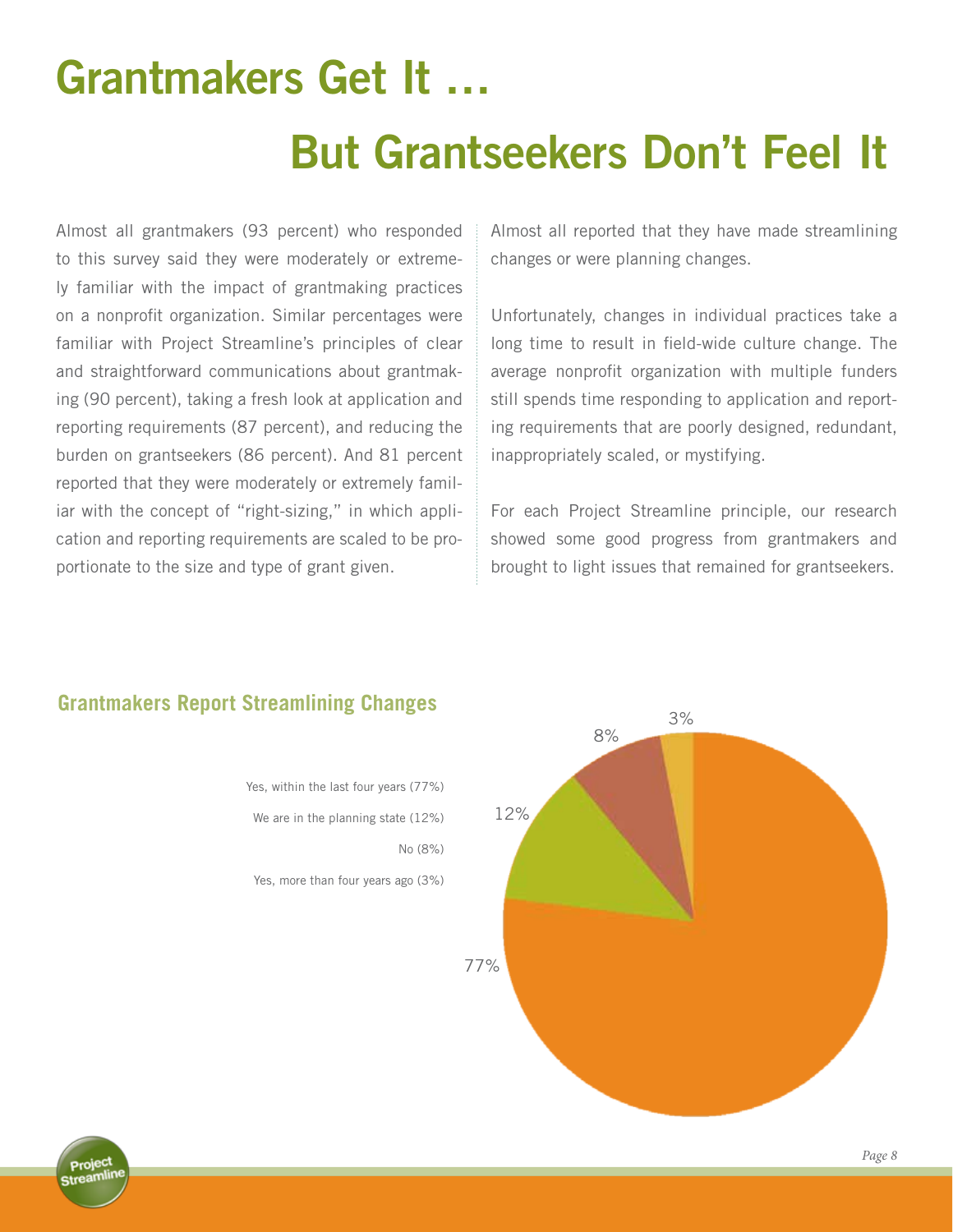**Principle 1: Take a fresh look at information requirements. More than 80 percent of grantmakers surveyed reported that they have revised application and/or reporting requirements to ask for only what they use in decision-making.**

#### *On the other hand …*

In general, grantmakers still do not like to accept information that's not specifically developed for them, and this shows in the grantseeker experience. Most grantseekers (84 percent) said their grantmakers rarely<sup>6</sup> or never accept the common applications developed in regions around the country, and most nonprofits (62 percent) rarely or never encounter a grantmaker who accepts standard annual reports or no reports.

Grantmakers continue to require unnecessary paperwork for due-diligence purposes. More than half of grantseekers said they always have to send in the IRS letter of determination, even when grantmakers are verifying current tax status online.

*"We have made changes but are evaluating our processes and procedures on an ongoing basis to see where there are additional areas that we could make improvements. There is not yet consensus among all staff on some of the information we should be collecting and how to best use the information we do collect." —Grantmaker* 

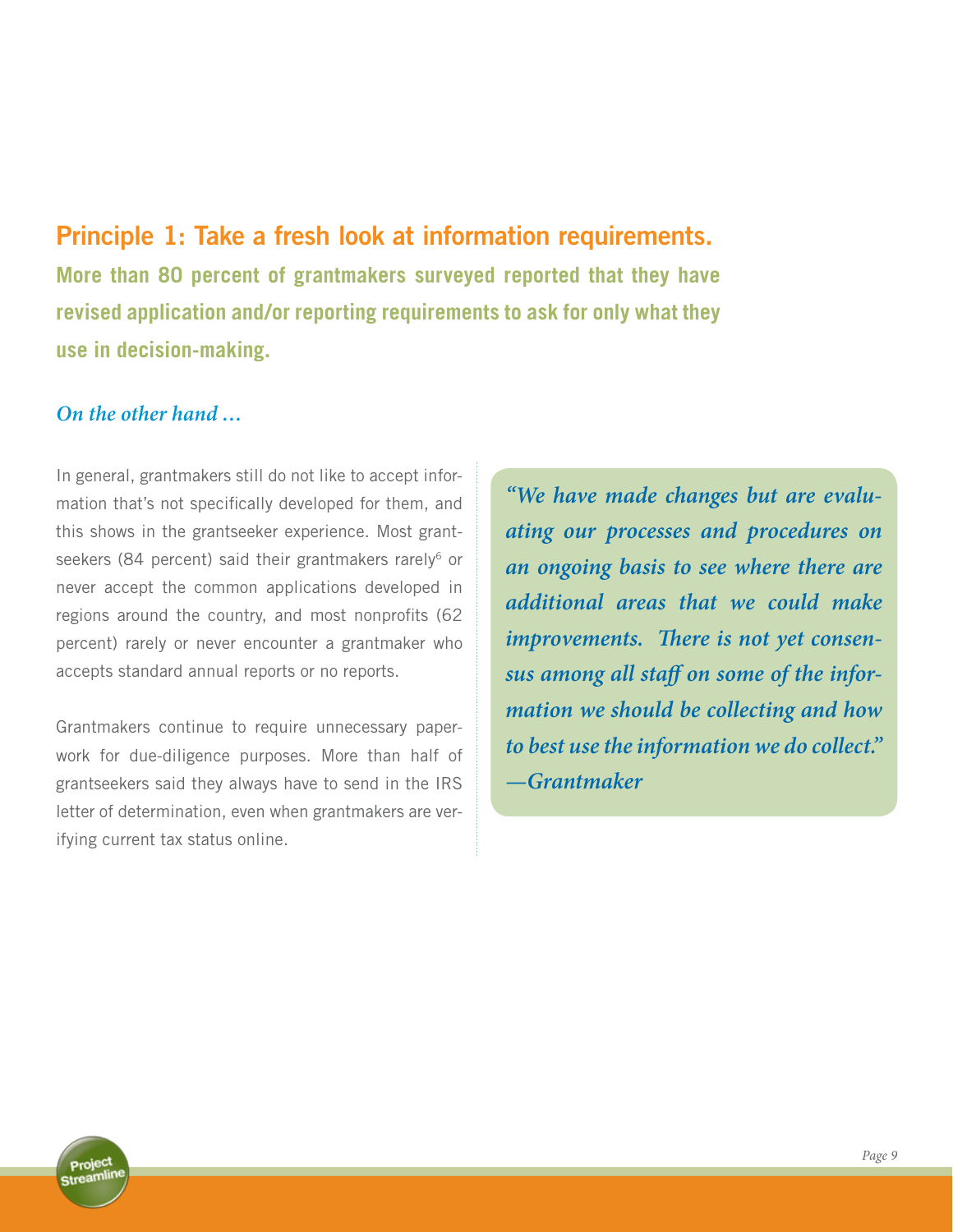## **Principle 2: Right-size expectations.**

**Grantmakers reported that they are paying attention to the relationship between what they require and the size and type of the grant.** 

More than half of respondents have made a change to revise application (55 percent) or reporting (59 percent) to be "appropriate to the grant size or type." This seems to be an increase from Project Streamline's 2007 survey, in which 35 percent said that requirements varied depending on the size of the grant, and 41 percent said requirements varied depending on the type of grant. Such change is also reflected in Grantmakers for Effective Organizations' 2012 study of grantmaking practices, in which half of the foundations surveyed reported that their application requirements were often or always proportionate to the size and type of grant—an increase from 41 percent in 2008.<sup>7</sup>

Grantmakers have also added filters so that only those grantseekers most likely to be funded needed to complete full proposals. More than two-thirds (69 percent) have added a way to filter applicants prior to requesting a full proposal. In 2008, this figure was 60 percent, according to research conducted for Project Streamline's first report: "Drowning in Paperwork*."*

#### *On the other hand …*

Right-sizing—although an increasingly well understood concept among grantmakers surveyed—is not experienced by many grantseekers. Most (72 percent) of grantseekers surveyed said that applications for small grants are rarely or never "right-sized" or proportionate to the funding. The same percentage said that they rarely or never have a simplified application for repeat or renewal grants.

For most grantseeking respondents, staged processes, in which full information is requested only from organizations with the best chance of receiving funding, remained rare. One grantseeker articulated the right-sizing issue, saying "The grantmakers that expect 'hoop jumping' reports for small amounts (although we are grateful for them) are not allowing us to be good stewards of time and money."

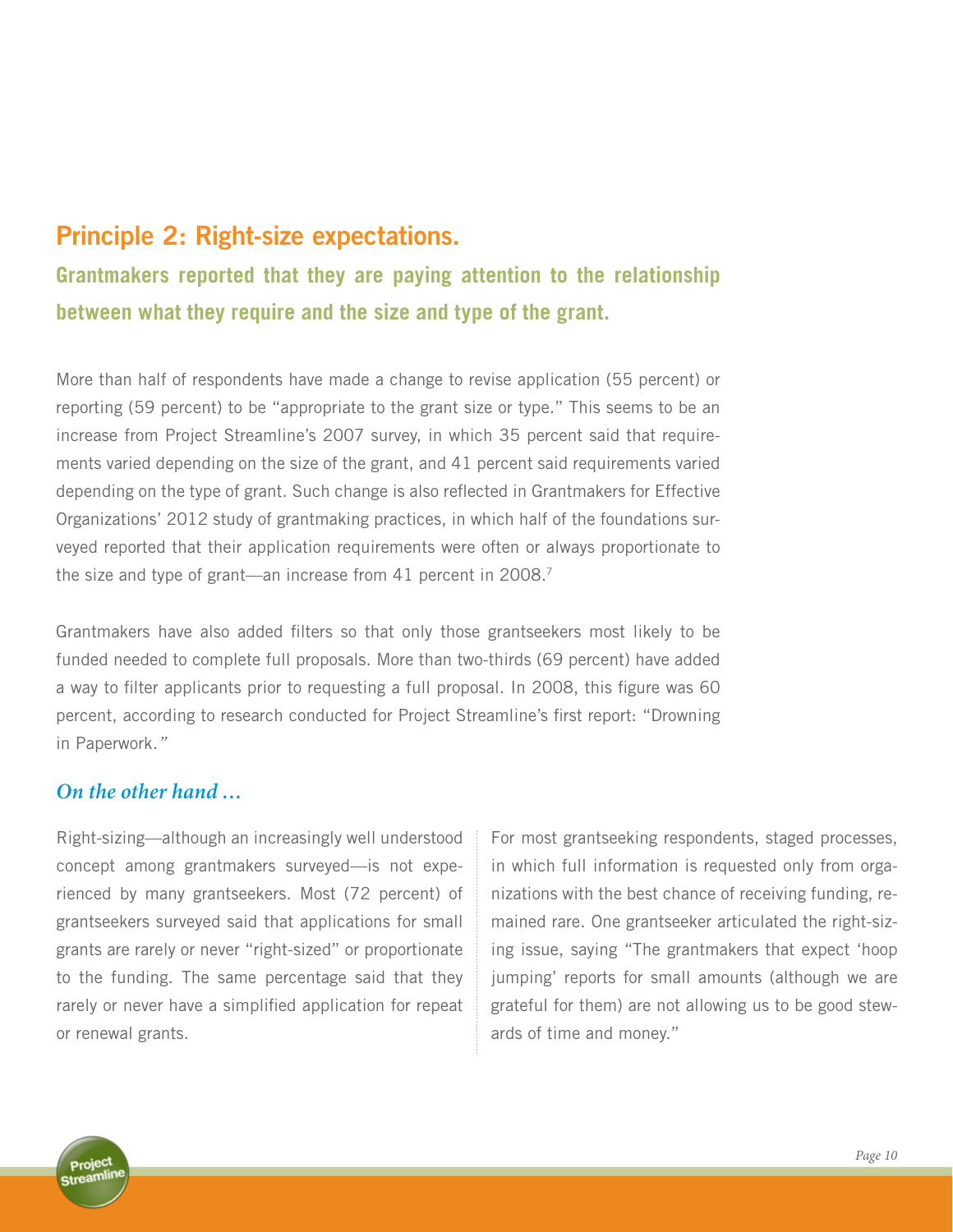### **Principle 3: Reduce the burden.**

**Grantmakers have implemented online systems and simplified requirements for budgets and financial information to create a less cumbersome process for grantseekers.** 

- A move online: Grantmakers surveyed overwhelmingly (91 percent) shifted to using an online system or accepting applications via email.
- Multiple copies increasingly rare: With the shift toward accepting electronic submissions, 84 percent of grantmaker respondents have stopped requiring multiple copies of applications or reports.
- Simplified financials: 72 percent of grantmakers reported simplifying their budget and financial requirements, and 57 percent said that they have started to accept nonprofits' own budget and financial information.

#### *On the other hand …*

Going online doesn't equal streamlining. Poorly designed and untested online systems—all too common, according to grantseekers—remain one of the biggest sources of aggravation and unnecessary administrative hours. Comments from grantseekers cited many specific issues related to online systems, including forms where data cannot be cut and pasted but must be input one item at a time, forms with stringent character limits, forms that don't allow users to review all questions in advance, save work, or go back to previous responses, and myriad other bugs. Furthermore, half of the grantseekers surveyed said that paper systems are still prevalent among their funders.

Only a third of grantseekers reported that they are able to submit their own financial information regularly (more than half the time). For most, budget templates are still common. The financial contortions required to transpose budget information from formats that work for a grantseeker into templates and new categories required by grantmakers remains a time challenge and source of considerable frustration during the application stage and reporting phases.

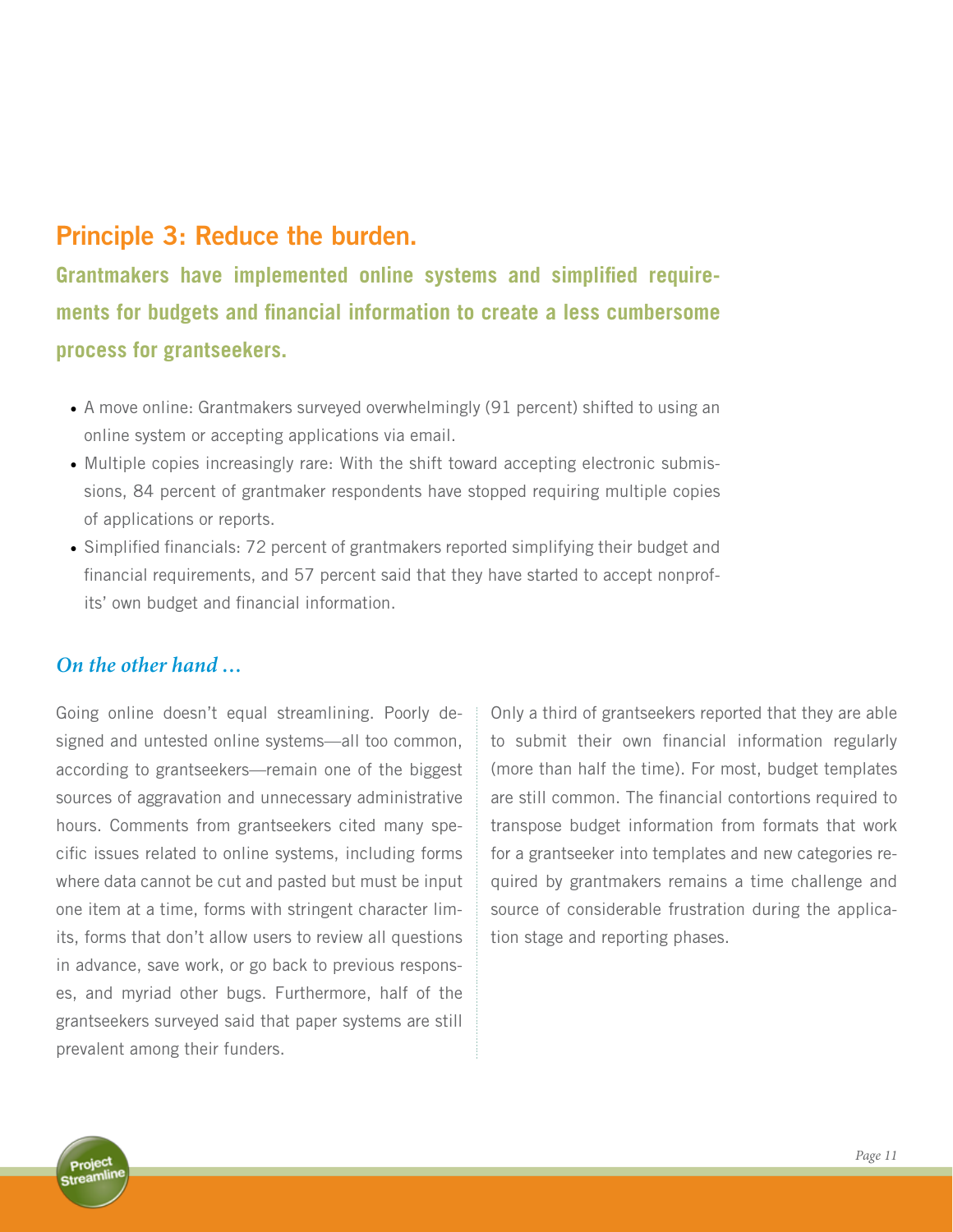## **Principle 4: Provide clear and straightforward communications**

**Good communications goes a long way toward a positive and streamlined experience on both sides.** 

Almost all (91 percent) grantmakers responding to this survey reported that they have revised communications to make them more clear and straightforward. Another 84 percent said that they have specifically revised communications to be clear across all platforms, including website, print material, and other media.

#### *On the other hand …*

Getting clear guidance and reaching a real person are challenging for the grantseekers we surveyed, who reported confusing, inconsistent, or insufficient communication. Grantseekers noted that online systems often stand in for telephone or other more direct communication with grantmakers—forming an unintentional barrier to building relationships.

*"I really appreciate funders who are very clear on what types of groups they fund and don't fund, so you don't waste of lot of time on doomed requests." —Grantseeker* 

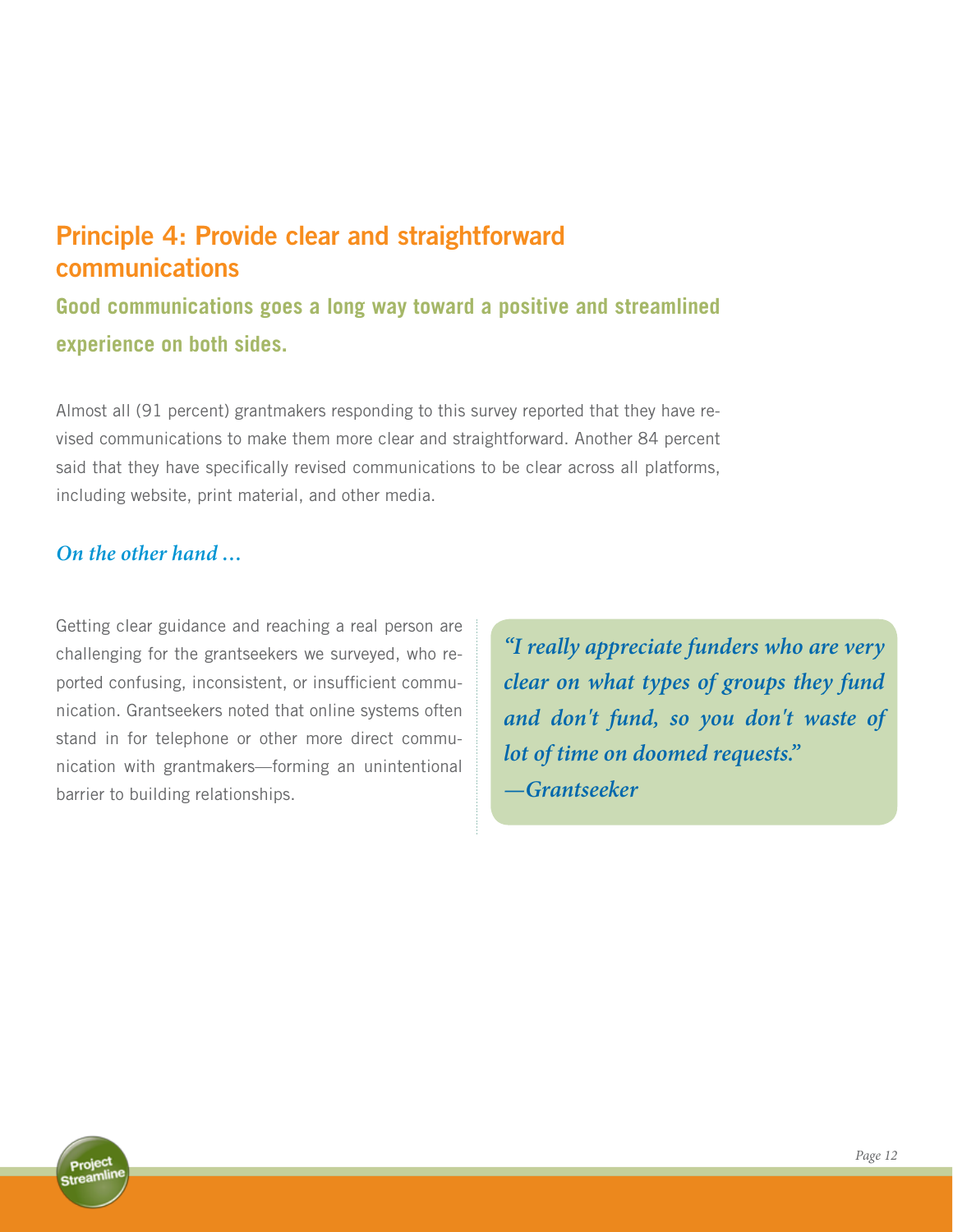# **Still Many Sad Stories**

## **About hard copies …**

*"The application deadline was the Monday after Independence Day, which was on a Friday that year. They were closed the day before the holiday and they had a P.O. box so I couldn't use FedEx or UPS. In order to get the package (with about 10 copies of everything including audited financial statements) to them for the 7/7 deadline, it needed to be in the mail by 7/1. They ended up throwing away everything because it got to them a day late."* 

### **About reporting …**

*"We received a small grant of \$1,000 ... that required 3 (Yes! THREE!) follow-up reports.*

### **About budgets …**

*"One funder was meticulous enough to ask us to provide a detailed multi-year budget in MS Word (I don't think they knew Excel), minding specific margins, column widths, and font. Of course, the budget ended up being edited as the proposal was developed and negotiated, the totals then wouldn't automatically recalculate in Word, numbers were transposed, and ultimately the budget became a mess for everyone concerned."* 

## **About online systems …**

*"For the online form, you have to input one item at a time for a collective group (like board members or top five funders); it takes a lot of time to input one name, click "add to list," then keep doing that over and over. A text box where you could copy and paste would be much quicker."*

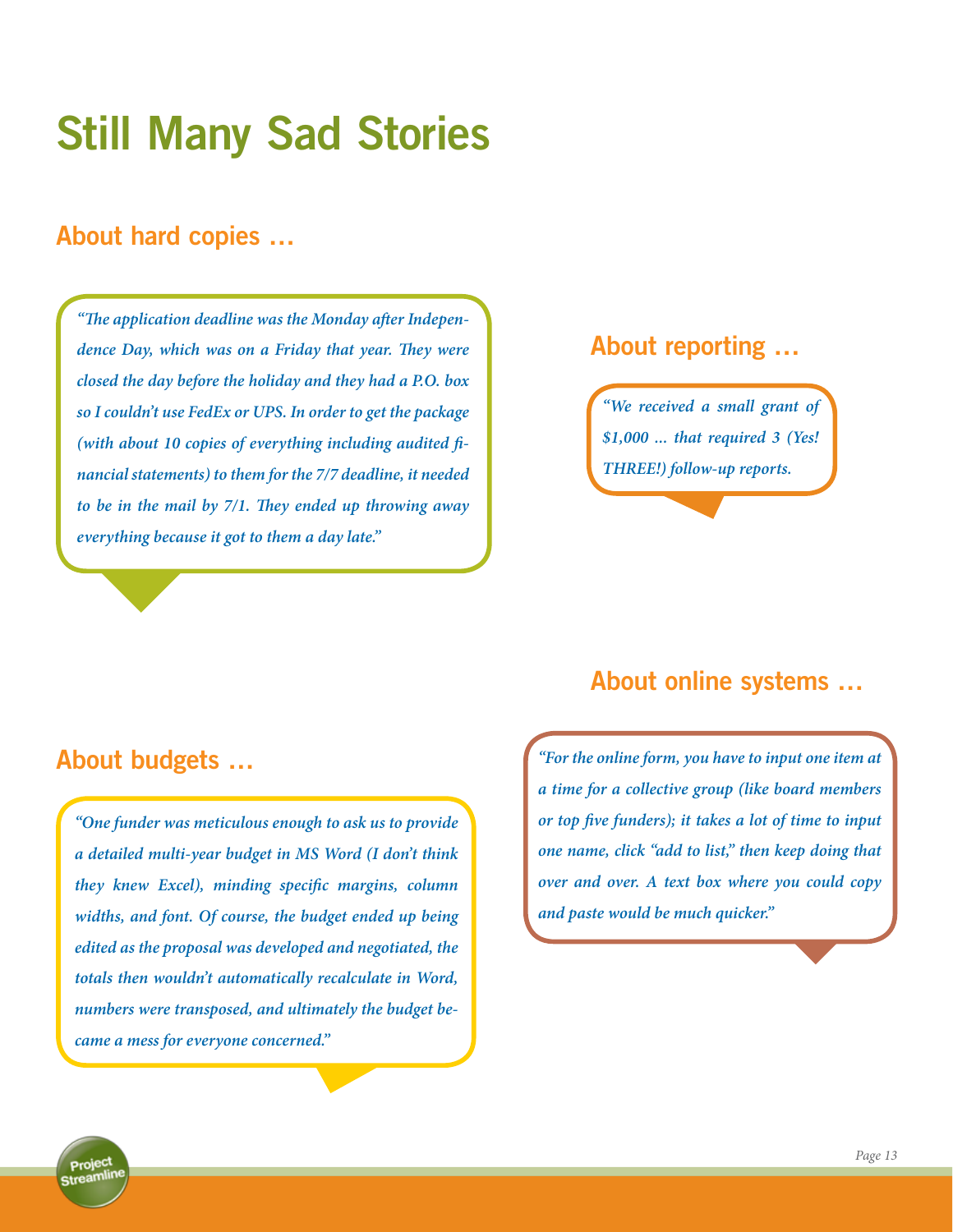# **Hard Habits to Break**

Some of the ingrained qualities of the philanthropic field encourage grantmakers to build and keep burdensome practices. Grantmakers often work in isolation, their priorities and preferences rooted in individual histories and values. At other times, new grantmakers replicate systems that they've seen in other funders, whether or not the model is streamlined or right for them. Because nonprofits need grantmaker dollars, they rarely provide critical feedback (even when asked), and they keep coming back regardless of their dissatisfaction—creating a near absolute lack of market pressure that might prompt change.

*"The foundations that have asked for feedback are foundations whose application/reporting practices I think are exemplary, so the feedback given to them was very positive. It's the foundations that I think could be doing a much better job—those are the ones that are not asking for feedback." —Grantseeker*

## **Seeking feedback about practice remains the exception.**

Project Streamline has maintained that the onus is on grantmakers to understand the costs of their practices. This survey revealed that most grantmakers still do not seek feedback about their requirements and processes from grantees, let alone from grantseekers.

- Among grantmakers who responded to the survey, 54 percent either hadn't considered adding a way to get candid feedback or had considered, but rejected, this idea.
- Forty-one percent of grantees reported that they had never had a funder ask for feedback. On average, grantees reported that only 14 percent of their funders sought feedback in one way or another.
- Grantmakers who sought feedback often requested it casually in conversation or as a question on an application or report (both of which are less likely to garner candid responses), rather than via an anonymous survey or a third party.
- Grantseekers reported that they were reluctant to offer feedback to grantmakers, sometimes even when asked. Indeed, half of those surveyed said they had never provided feedback. The 36 percent who said they had offered feedback had varying experiences. Some noted that their feedback had an immediate effect. Others commented that, while the feedback was graciously received, they never learned what was done with it. And several noted that the foundations that asked for feedback were the ones that already had a strong culture of customer service and streamlined practices.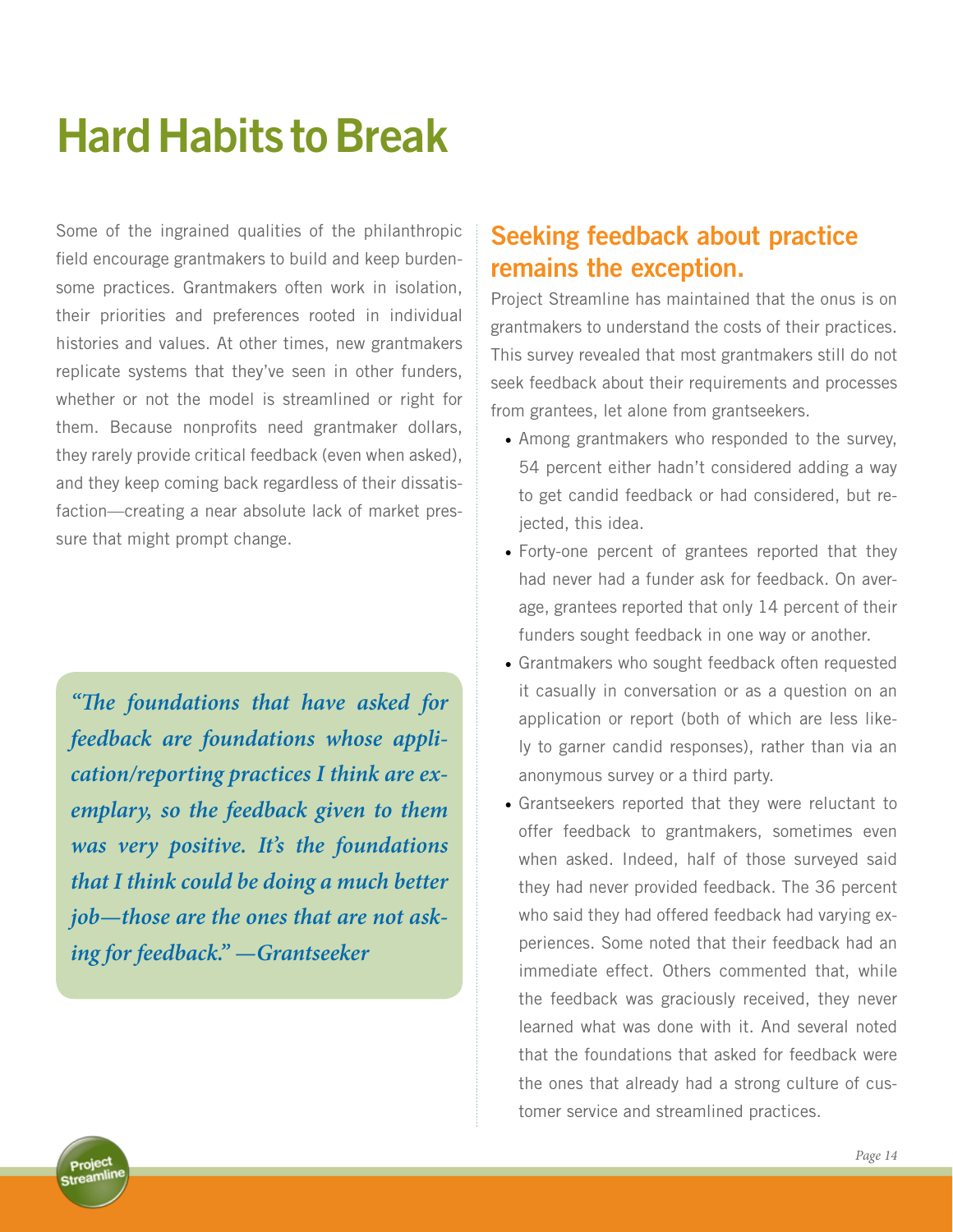### **How Do Funders Seek Feedback, According to Grantseekers**



## **Many funders don't track the timecost of internal operations.**

Even beyond seeking feedback from grantees, responses suggested that many grantmakers don't have good mechanisms for tracking the impact of their practices on internal operations or the extent to which changes to grantmaking affect the flow and simplification of work.

## **Awareness may not always equal action.**

Awareness of Project Streamline and the importance of streamlining do not always result in changes. As one leader bluntly put it, "I think funders are aware of the concerns and issues, but no one thinks that they are guilty of it themselves. It's always 'everyone else's' fault."

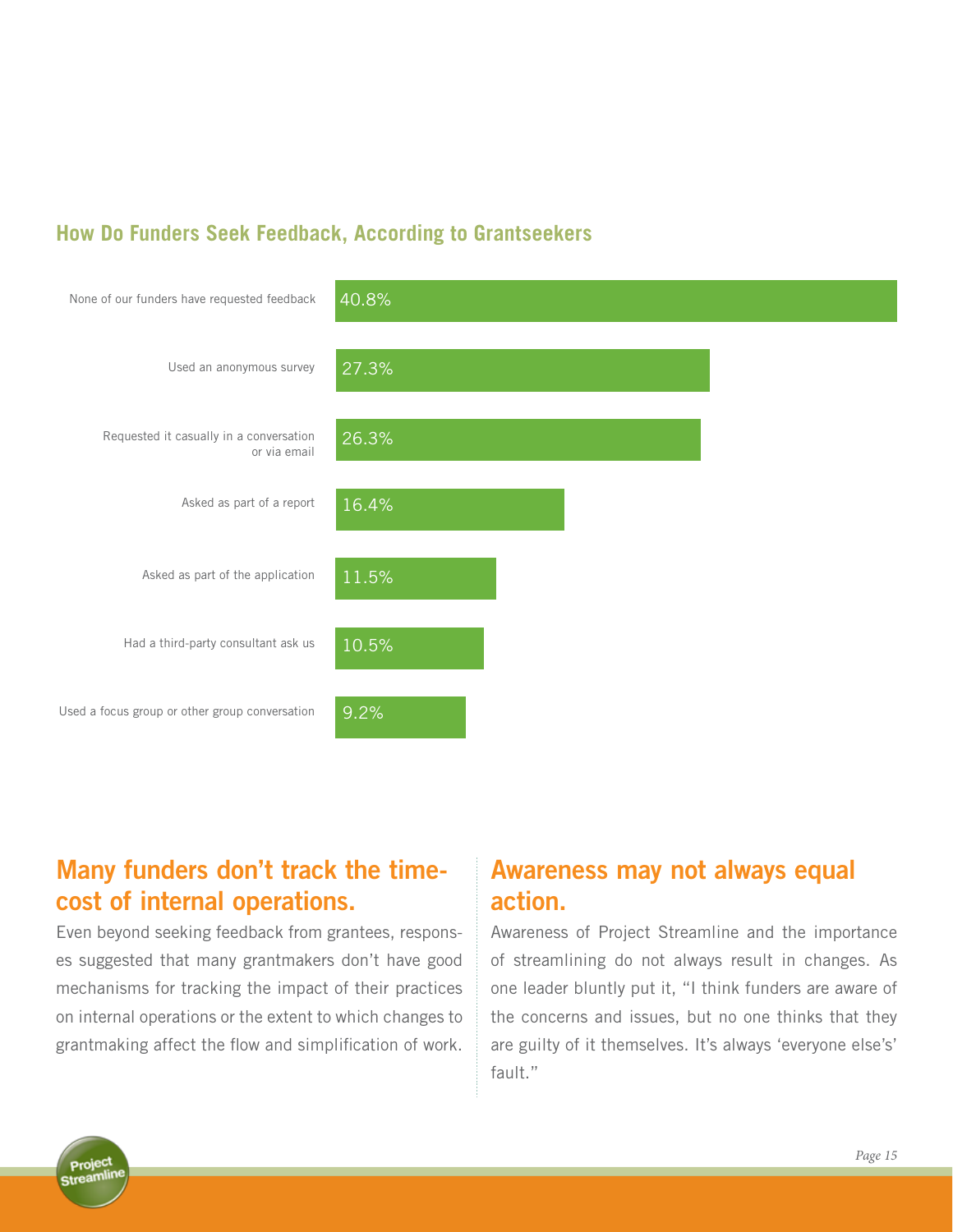### **Countervailing trends.**

Grantmakers responding to this survey noted that a streamlining push can be countered by an opposing push for more data, greater due diligence, or increased risk mitigation. As one wrote, "If only staff awareness were equivalent to foundation action. We are caught in the middle, with our board requesting more and more information and metrics."

*"The sector's ongoing push for transparency and 'justifiable' decisions makes it hard to streamline without seeming to be 'cutting corners' and shortchanging due diligence. Funders are increasingly concerned with 'covering their butts' in all cases as well." —Philanthropy infrastructure leader*

## **Streamlining isn't always for grantseekers.**

Certain changes and efficiencies—such as new online grantmaking systems—may be designed mainly for grantmakers, without a deep investigation of their impact on grantseekers. Responses from grantmakers suggested that, when it comes to motivation, internal efficiency is by far a bigger driver (89 percent) than reducing the burden on grantseekers (68 percent). Grantseekers had the same impression, according to many comments:

*"I still feel that the bulk of changes I've seen have been implemented to simplify the process for the grantmaker without as much concern for impact on grantee organizations."* 

### **Grantmakers' Motivations for Streamlining**

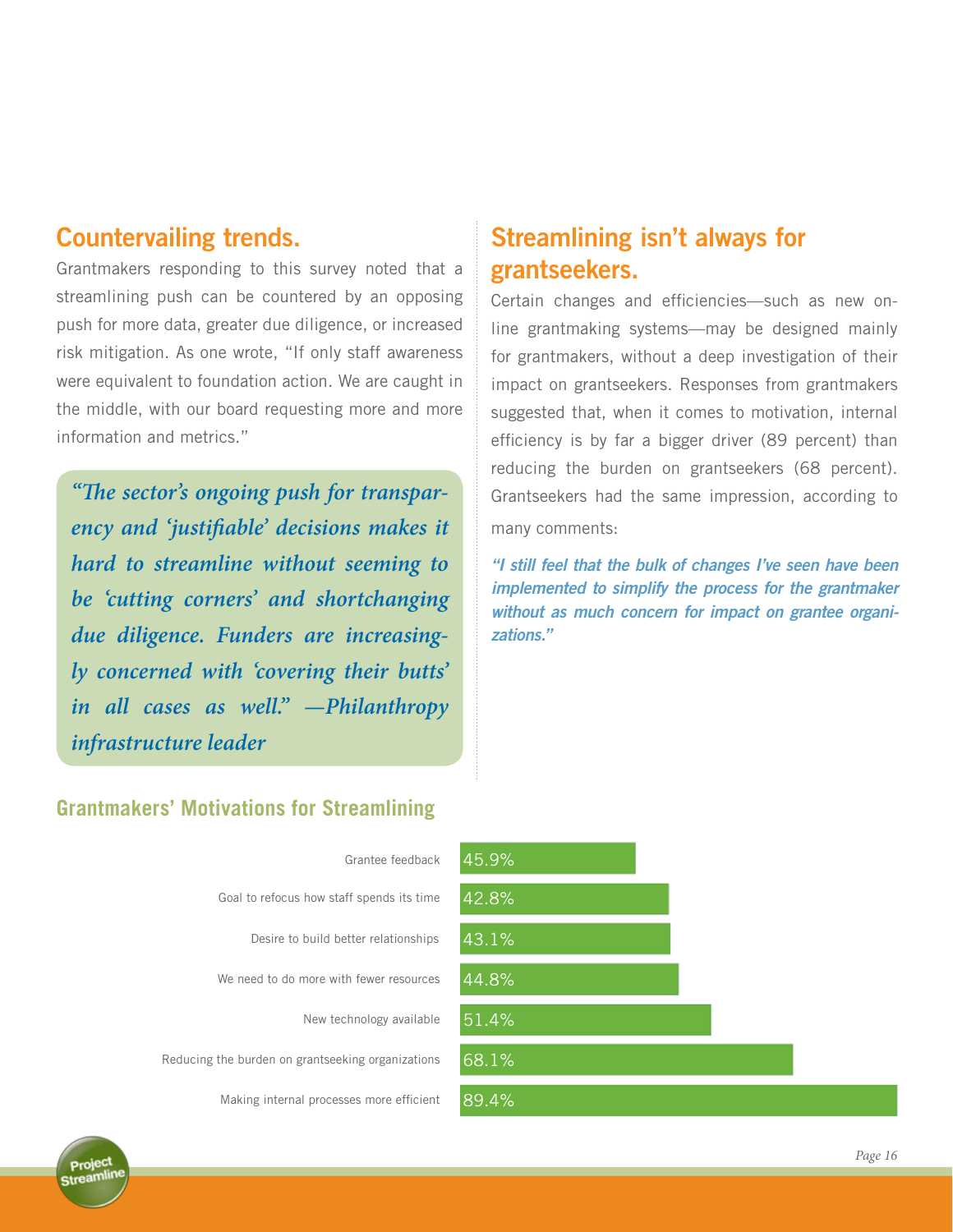### **Streamlining isn't easy.**

Most grantmakers (72 percent) didn't identify a "downside" to streamlining, but those who did noted that it was harder to do than they'd anticipated. Several mentioned that the burden shifted from the grantseeker to the staff of the grantmaking organization. For others, resistance from colleagues, grantseekers, or the board of directors made streamlining feel like an uphill battle. Grantmakers also commented that it's hard to find time to make changes. And even when things go smoothly, long-standing systems don't shift easily. "When it comes down to it, it's much more difficult than we anticipated simply because change is hard!" said one grantmaker.

*"The idea that this makes more work for grantmakers—isn't that part of the point? After all funders tend to have more resources than grantees." —Philanthropy infrastructure leader*

#### **Downsides to Streamlining, According to Grantmakers**

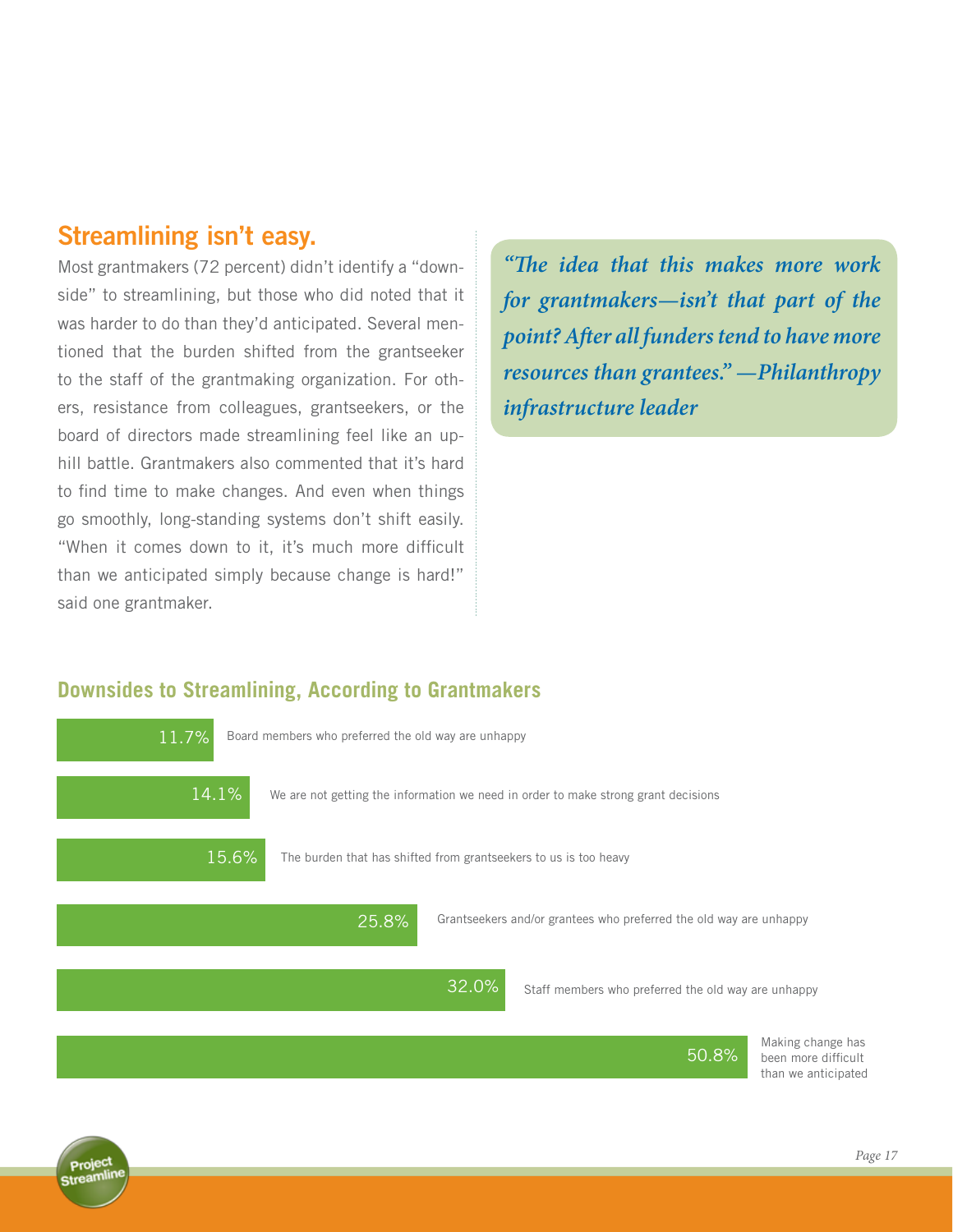# **Streamlining Requires a Constant Drumbeat**

## **An Internal Champion**

Streamlining requires grantmakers to take time from their busy schedules to gather information about their practice and make changes. Without a champion, this extra work is unlikely to take root. In larger foundations, streamlining often originated with the people responsible for collecting and managing information. Grants managers were most frequently reported to be the champions of streamlining, but leadership's active support of streamlining efforts was essential, according to respondents. Unless the organization's leadership can be brought on board, change may be slow and uncertain.

### **Streamlining Champions**



Grants management staff (71.9%)







Program director/vice president of programs/CPO (30.7%)

Administrative manager (14.9%)





Board member(s) or founder(s) (12.9%)

CFO/vice president of finance (8.6%)

Effective champions invited or charged staff from all quarters to be part of the streamlining effort. Grantmakers said that champions who catalyzed and made streamlining stick:

- Proved the economic and time benefits of streamlining.
- Discussed streamlining at board meetings.
- Introduced the topic at multiple staff meetings.
- Compared practices with respected colleagues.
- Reviewed best practices in the field.
- • Completed the streamlining self-assessment and discussed results with all staff.
- Advocated transition to an online system.
- Publicly tested new systems and processes.
- Reviewed application and reporting materials annually with staff.
- Budgeted for the desired changes.
- "Just did it—gently and graciously."

*"There's been huge awareness built among grants managers, but not a ton at the executive level. But nothing will change until more senior people are willing to buy into streamlining … because it means initial investments of time and money and willingness to do things differently." —Grantmaker*

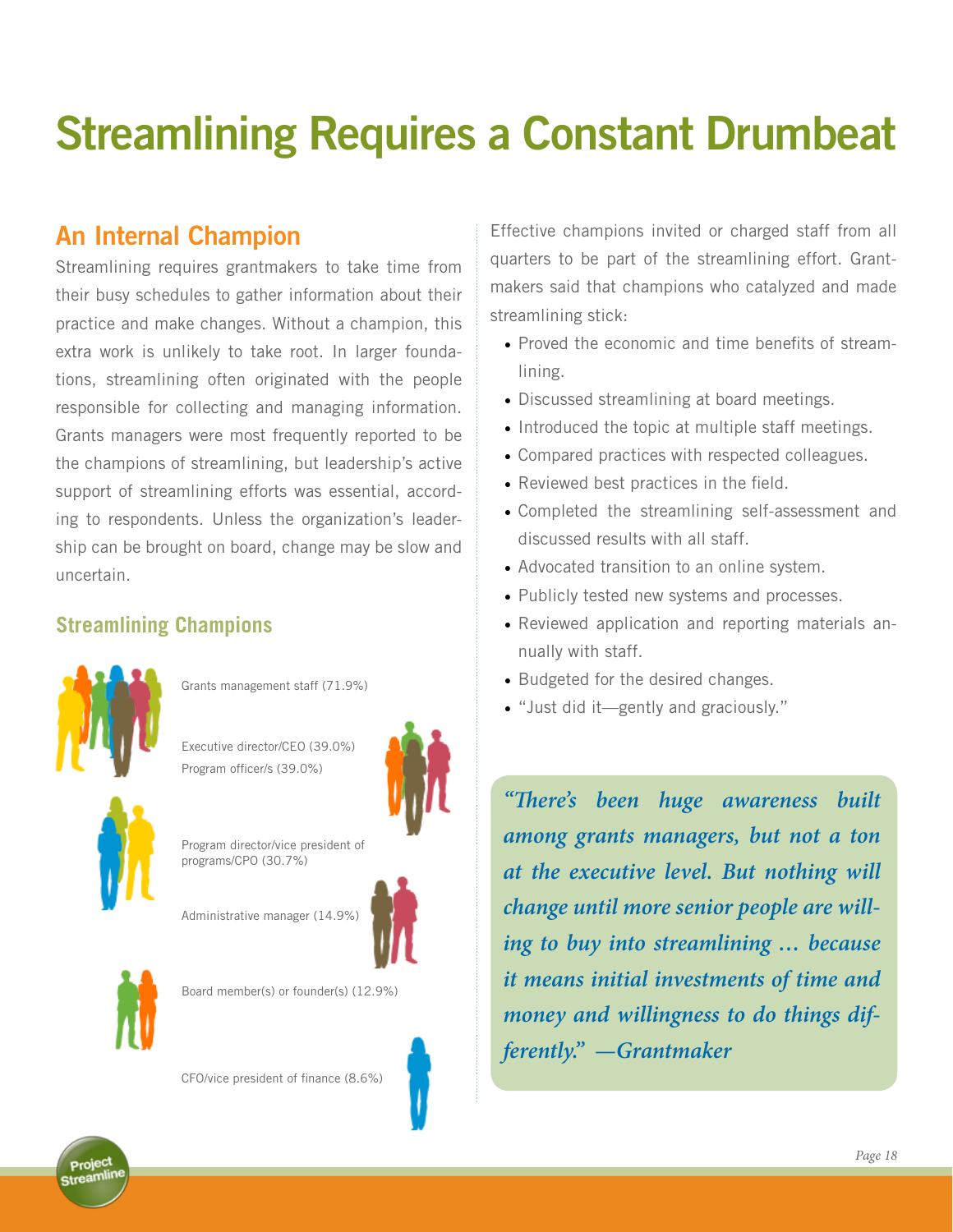### **And External Pressure**

One sure-fire way to guarantee that grantmakers continue to get the streamlining message is to make it part of what they hear—repeatedly—from the sector's membership, research, and educational organizations. A survey of 32 philanthropy infrastructure organizations found that many of the sector's membership and research organizations were knowledgeable about Project Streamline, its findings, and its principles, although like grantmakers—they had less knowledge of the specific tools and resources that Project Streamline offers.

Among the groups that responded, nearly two-thirds had promoted streamlining principles in publications or electronic communications, and most said they'd had conversations with grantmakers about the burdens of application and reporting. All respondents said that they intended to continue promoting streamlining, especially if they had support and materials from Project Streamline.

The survey also identified room for growth. Although most of these supporting organizations believed that the idea of streamlining was more or equally important to grantmakers than it was four years ago, most respondents acknowledged that they did not know whether their members or constituents were focused on the need to streamline, planning streamlining activities, or adding additional requirements.

## **Colleague Organizations Have Promoted Streamlining**

- *76% had conversations with grantmakers about the burdens of application and reporting.*  $\sqrt{ }$
- *62% promoted streamlining in electronic newsletters, on their website, or in other written materials.*  $\overline{\mathbf{v}}$
- *41% incorporated streamlining concepts and content into publications and trainings* 4
- *37% encouraged members to access the Guide to Streamlining series*  $\blacktriangledown$
- *31% encouraged members to use the Streamlining Self Assessment*  $\overline{\mathbf{v}}$

*All respondents said that they intended to continue promoting streamlining, especially if they had support and materials from Project Streamline.*

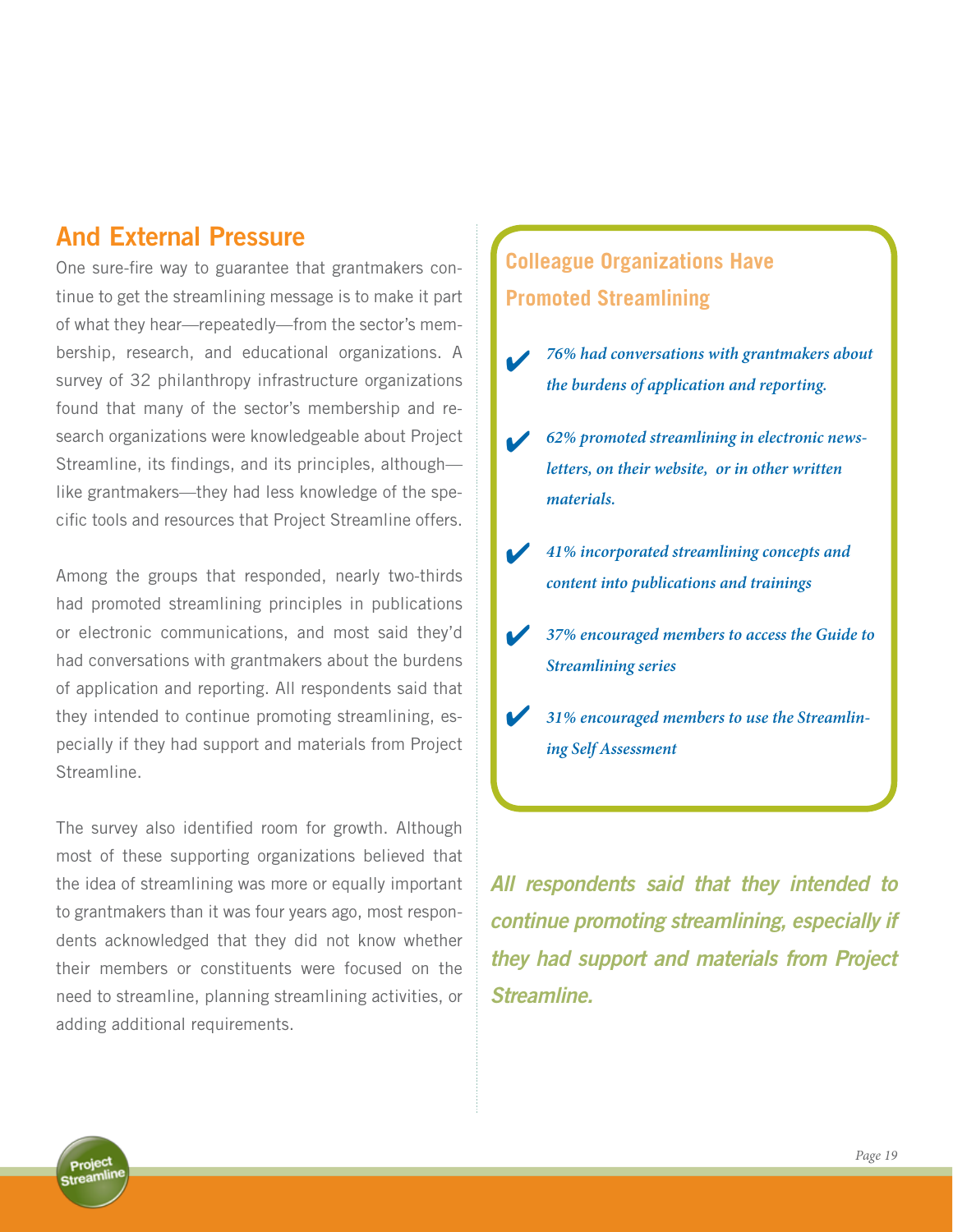# **Put On Your Streamlining Hat**

## **Focus on Practices that Matter Most**

In "Drowning in Paperwork," Project Streamline identified four principles for streamlining. These principles still stand as a framework for thinking about grantmaking, and the most recent study further clarified specific practices that make the biggest differences to grantseekers and grantees. Nonprofits said that when these practices are in place, they spend less administrative time on application and reporting—and more on their strategic and mission-based work. Nonprofits identified five specific practices that matter most.

- **1. Online application and reporting systems that work well, gather the right information, and store information from application to reporting, and from year to year.**
- **2. Budget and financial reporting requirements that allow grantseekers to maintain their own financial categories.**
- **3. Clear and regular communications, including responsiveness to phone and email inquiries.**
- **4. Staged processes with techniques like a brief and simple letter of inquiry (or online inquiry form) prior to inviting a full proposal from groups most likely to receive funding.**
- **5. Simplified application for repeat or renewal grants.**

**1. Online application and reporting systems that work well, gather the right information, and store information from application to reporting, and from year to year.** 

The last five years have ushered in a new era of online technology for grantmaking. While grantees are generally pleased that funders have gone online, there are still kinks in many systems. The issues documented in "Drowning in Paperwork"—systems that timed out without saving, mysterious character limits—are still present, along with some new ones.

Grantseekers reported that the overwhelming prevalence of online systems can, at times, have the effect of preventing them from reaching a real person for a real conversation, a consequence that may be unintended. A few also suggested that some funders have taken brevity too far: "... online systems are configured in such a way as to SIGNIFICANTLY limit the amount of information we can provide, almost to the extreme. We then find that it's difficult to provide or report meaningful information to the grantmaker."

Nonprofits reported that they value well-functioning online systems. They also appreciate funders that allow emailed applications and reports and said this approach works better for them than poorly designed online software.

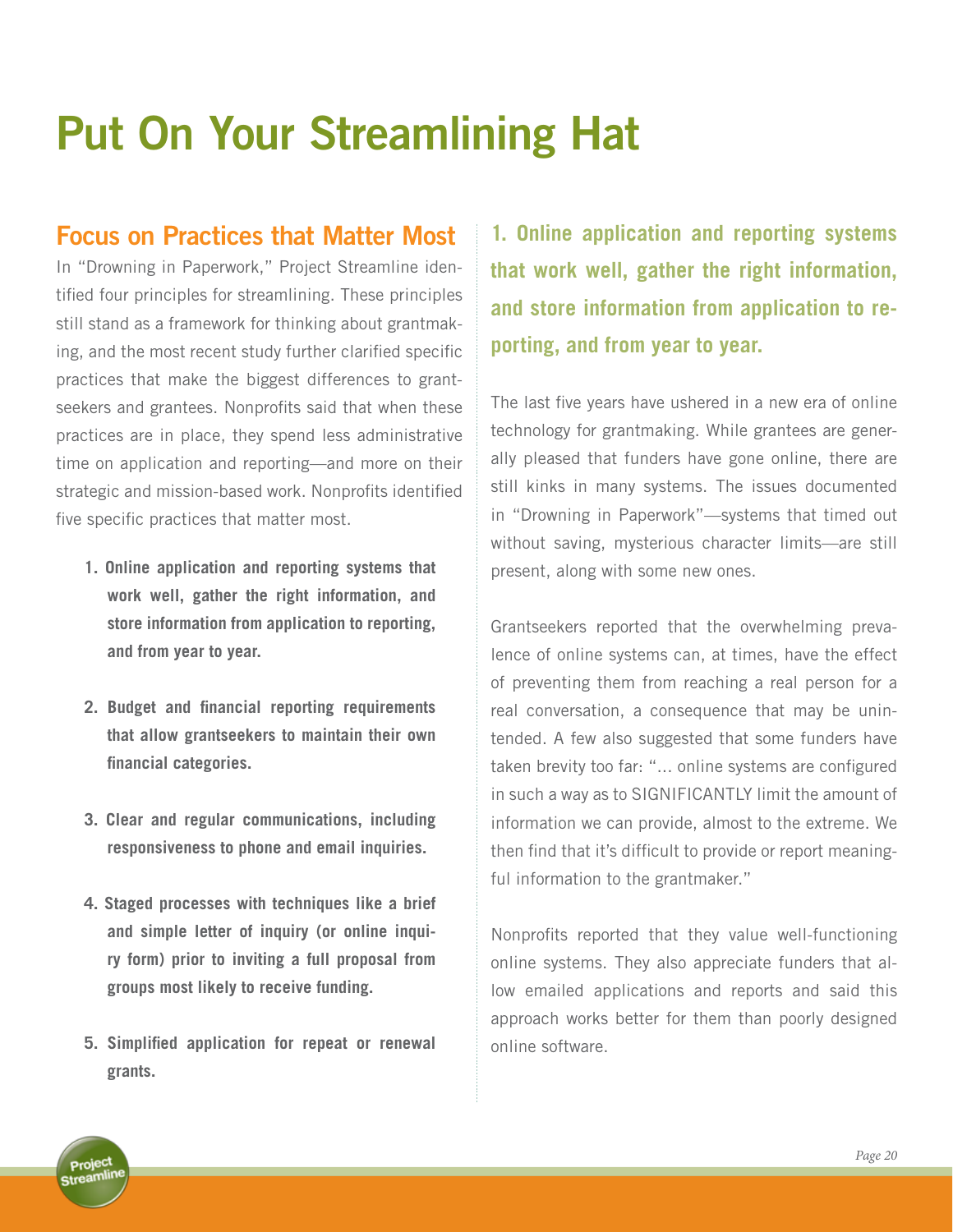## **2. Budget and financial reporting requirements that allow grantseekers to maintain their own financial categories.**

In 2008, "Drowning in Paperwork" reported that 'slicing and dicing' budget and financial reporting information for grantmakers' unique templates was a significant cost in time and effort for nonprofit organizations and a source of both frustration and error. Grantseekers responding in this round reported that many of their funders still require templates and specific formats for financials.

Grantmakers seem to require detailed budget templates for several reasons. Some lack facility with understanding financial data and see a template as a way to render all financial information into an easy-to-use format. Others are attempting to compare "apples to apples" across multiple grantee budgets. And, finally, grantmakers mentioned that they use templates as a way to help low-capacity grantseekers who may not have strong financial skills. But templates have significant drawbacks for nonprofits, like the one quoted below:

*"Any funder that requires the use of a prescribed template for reporting operating expense and revenue numbers tends to make our finance people nervous. They spend so much time rearranging numbers that they have to keep an extra Excel spreadsheet as a guide to how they split up our audited financial data in order to fit the prescribed template."*

Unfortunately, templates tend to promote error, mask important capacity issues, and ignore the fact that a budget's main purpose is as a management tool for the nonprofit itself.

## **3. Clear and regular communications, including responsiveness to phone and email inquiries.**

"Clear communications" covers a multitude of sins. Grantseekers commented that they particularly value clear, specific, and revealing guidelines that help them determine whether it is or is not worth their time to apply for a grant. Other comments focused on their appreciation of (or desire for) up-to-date websites, clear application processes, real guidance about funding priorities, and examples to clear up potentially confusing requirements (such as objectives).

When describing grantmakers whose practices they appreciated, grantseekers nearly always commented on being able to communicate via phone or email with a real person who is willing to discuss a proposal before it is submitted or offer honest feedback. And many, like the nonprofit executive quoted below, just want to understand the rationale behind requirements.

*"The Foundation requires use of its own spreadsheets for some data reporting. They're not easy to use. When I asked why, staff explained that they use the information to advocate for state and federal funding. The spreadsheets allow them to easily dump data from multiple grantees into one master document. I still don't love the requirement, but their explanation made sense. And it's in our shared interest, so completing the forms is definitely more tolerable now."*

Project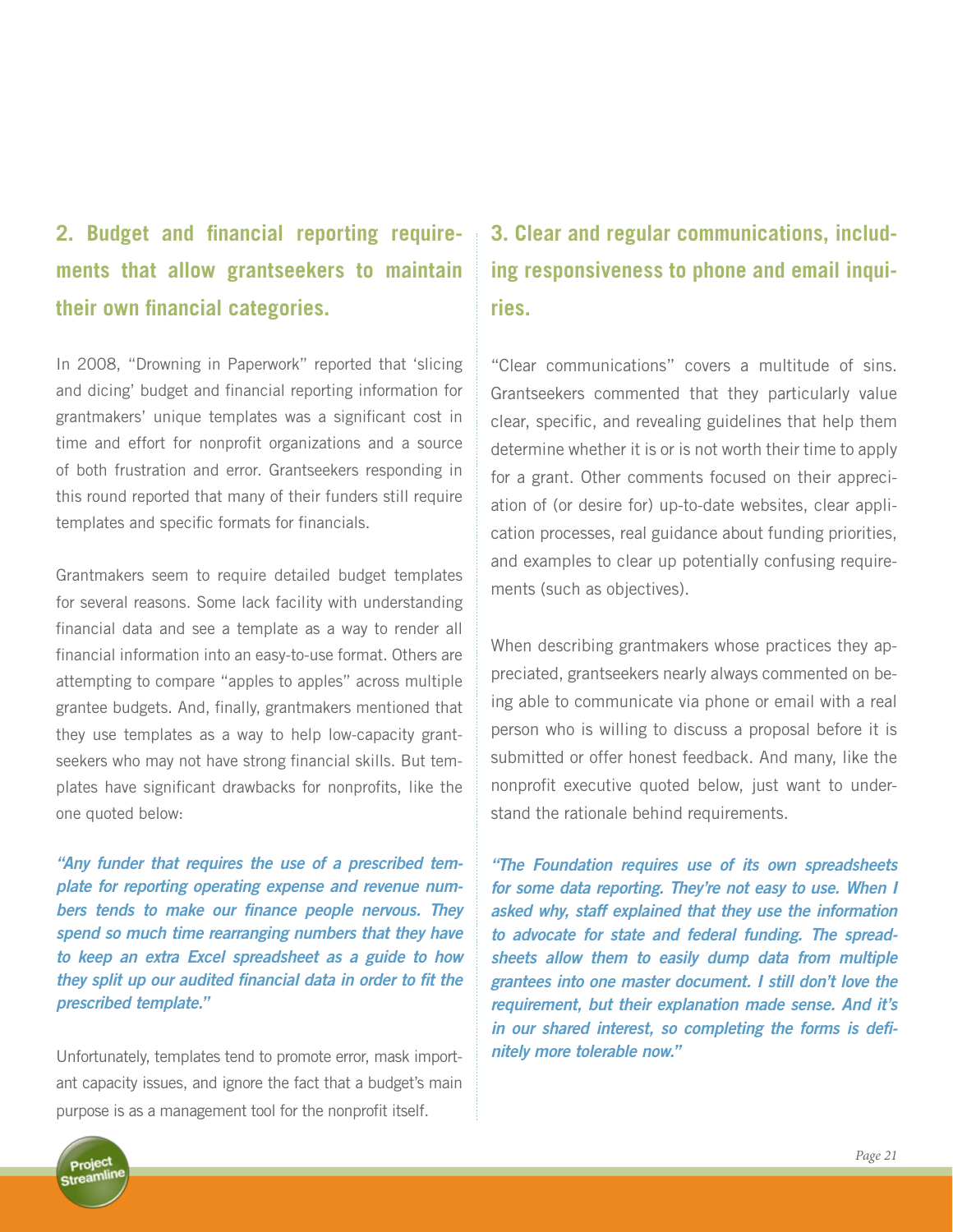**4. Staged processes with techniques like a brief and simple letter of inquiry (or online inquiry form) prior to inviting a full proposal from groups most likely to receive funding.**

Streamlined grantmakers minimize the number of organizations that do a lot of work when they have a small chance of success. They are aware of the proportion of proposals they are declining and work to keep it low. They use clear funding guidelines and eligibility screens that reduce the number of unfitting requests submitted. They talk with applicants prior to submission. And they filter with a letter of inquiry that is truly shorter and requires less work than a full proposal.

The letter of inquiry is a terrific streamlining tool, said grantseekers, if it is really brief and allows the grantmaker to filter applicants early in the process. In contrast, letters of inquiry that are nearly as demanding as the full proposal can be quite burdensome.

## **5. Simplified application for repeat or renewal grants.**

A simplified application for repeat or renewal grants like other types of right-sizing—adjusts requirements for the actual information needed, rather than defaulting to a one-size-fits-all strategy. It is a boon for grantseekers, who can continue devoting energy to their work, rather than to pro forma application requirements. Multi-year grants are best for this, of course, but funders who might otherwise offer multi-year grants are continuing to hold back until assets rebound. The simplified application can keep the re-application or renewal process from taking undue time from nonprofit activities. It also saves time for grantmakers who are familiar with their grantees or can easily review a previous, lengthier application.

*"A staged process is the most important thing to me, assuming that the questions asked at each stage are no more than necessary and will prove truly indicative of a fit. Also, many foundations ask for work disproportionate to grant size, but with streamlined applications, this problem could be largely relieved." —Grantseeker*

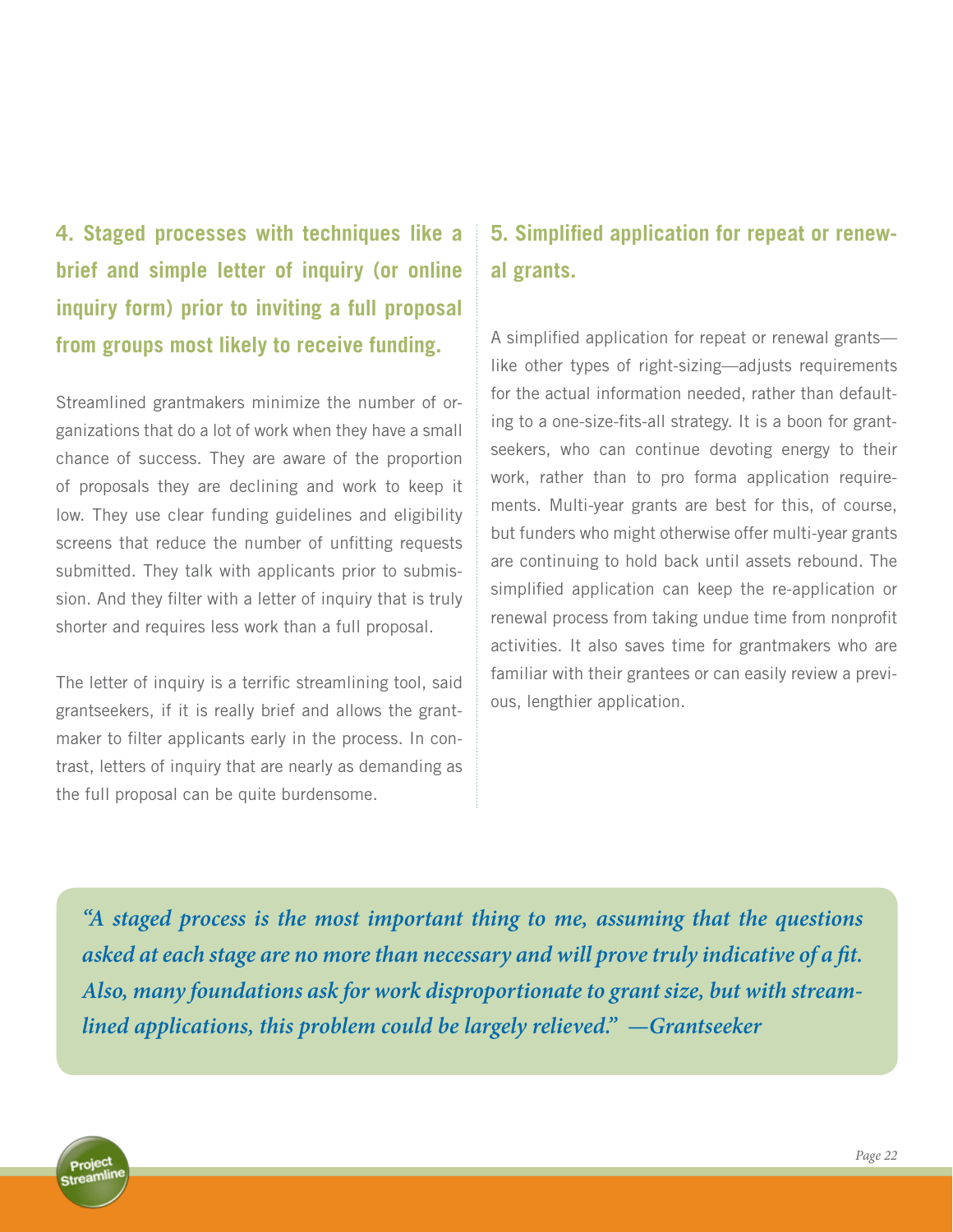# **It's Not About Easy … It's About Supporting Success**

Based on the results of this study, Project Streamline knows more about the specific practices that make the biggest difference to grantseekers and grantees. We also know that many grantmakers continue to make decisions about their application and reporting practices based purely on their own impressions, foundation priorities, and historical precedent (which may or may not work for anyone).

As with any other strategic effort, streamlining is a process to be championed by senior leadership, supported with resources and information (internal and external data), and regularly reviewed, refreshed, and refined. We urge all grantmakers to put on their streamlining hats and look at their practices in light of the effect on grantseekers.

The point of streamlining has never been simply to "make things easy" for grantseekers. Funders and nonprofits alike understand the importance of careful stewardship and discerning grantmaking. The point of streamlining is to ensure that processes meet grantmakers' needs and gather information from grantseekers in ways that support grantseeker success rather than detract from it. A streamlined application and reporting process that makes the best use of everyone's time is central to effective grantmaking.

*"It seems to me that the funders that have developed sensible and streamlined processes tend to see themselves as partners with their grantees. The funders that have added layer upon layer of complexity and barriers tend to see themselves as gatekeepers or guard dogs for their funds, are distrustful of grantees, and want ever-increasing amounts of documentation to prove that we're not wasting their money." —Nonprofit executive*

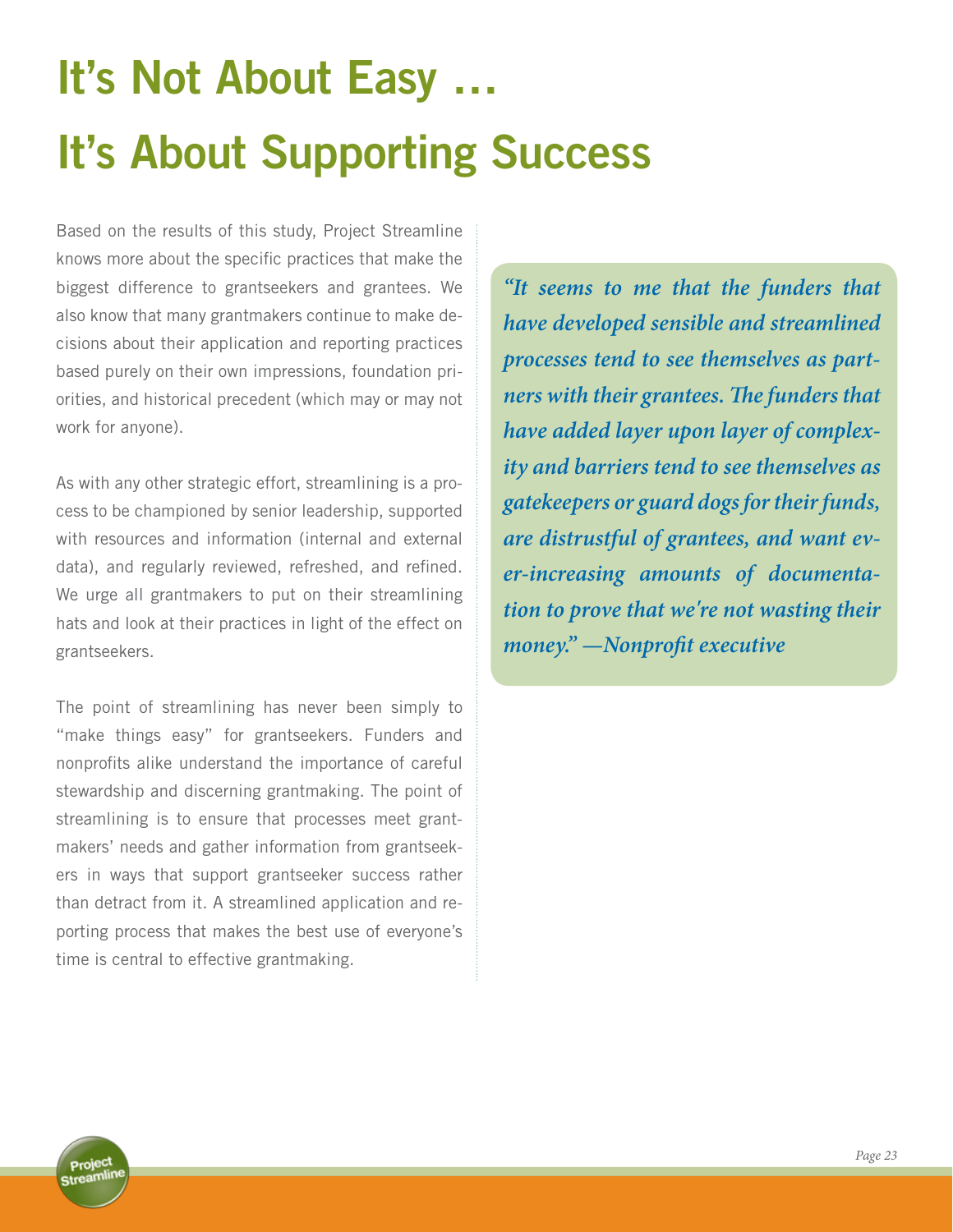# **What's Next for Project Streamline?**

Based on what matters most to grantseekers, as well as our understanding of what keeps grantmakers from implementing streamlining and the context of other pressures on grantmakers, we plan four primary areas of focus going forward:

- Better define streamlining
- Focus attention on good practice
- Make seeking feedback and evaluating systems essential
- Embed streamlining message and activities into partner work

### **Better Define Streamlining**

We may have believed that the field is saturated after five years of discussing streamlining. We now know that this isn't the case. Even among grantmakers who are engaged enough with their membership organizations to complete a survey, awareness of the specific practices and tools promoted by Project Streamline remains modest, and streamlining is too often equated with simply going online. Streamlining needs a clear, pithy, and powerful definition and a campaign to ensure that this definition is well understood.

- **Strengthen the message.** Develop a webinar/conference session focused on the practices that matter most. Partner with colleagues to take it on the road with a goal of reaching 14 regions in 2013.
- **• Empower the messengers.** Equip streamlining champions to make the case to executive leadership and boards with targeted materials, such as talking points, tools for assessing the cost of current systems, and the Project Streamline Assessment Tool.

### **Focus Attention on Good Practice**

Many of the silliest practices (requiring typewriters, requiring multiple copies, unnecessarily frequent reporting) are almost extinct, but not quite. Others, like not user-testing one's online system, are very much alive. Project Streamline will take a hard line on silly practices, while focusing attention on the practices that make the biggest difference to grantseekers.

- **• Develop online systems that work.** Partner with TAG and Idealware to update and enhance the "Consumers' Guide," folding in the "Online Systems Guide" to embed streamlining principles and information about what works. Strongly promote the importance of user-testing online systems. Look into the possibility of a trained cohort of grants managers or grantseekers who could be available to test and give feedback on systems.
- **• Provide alternatives to budget templates.** Project Streamline will continue to promote this message because we know that being able to submit their own budget and financial information is a top priority for grantseekers. In addition to reviewing the budget and financial reports guide, Project Streamline will make available samples of budget guidelines that demonstrate flexibility and user-friendliness.
- **• Filter.** Grantmakers need examples of what funding guidelines, eligibility quizzes, and letters of inquiry should look like and do. Project Streamline will develop guidelines for LOIs based on field input and assemble sample documents that are effective filters without being burdensome.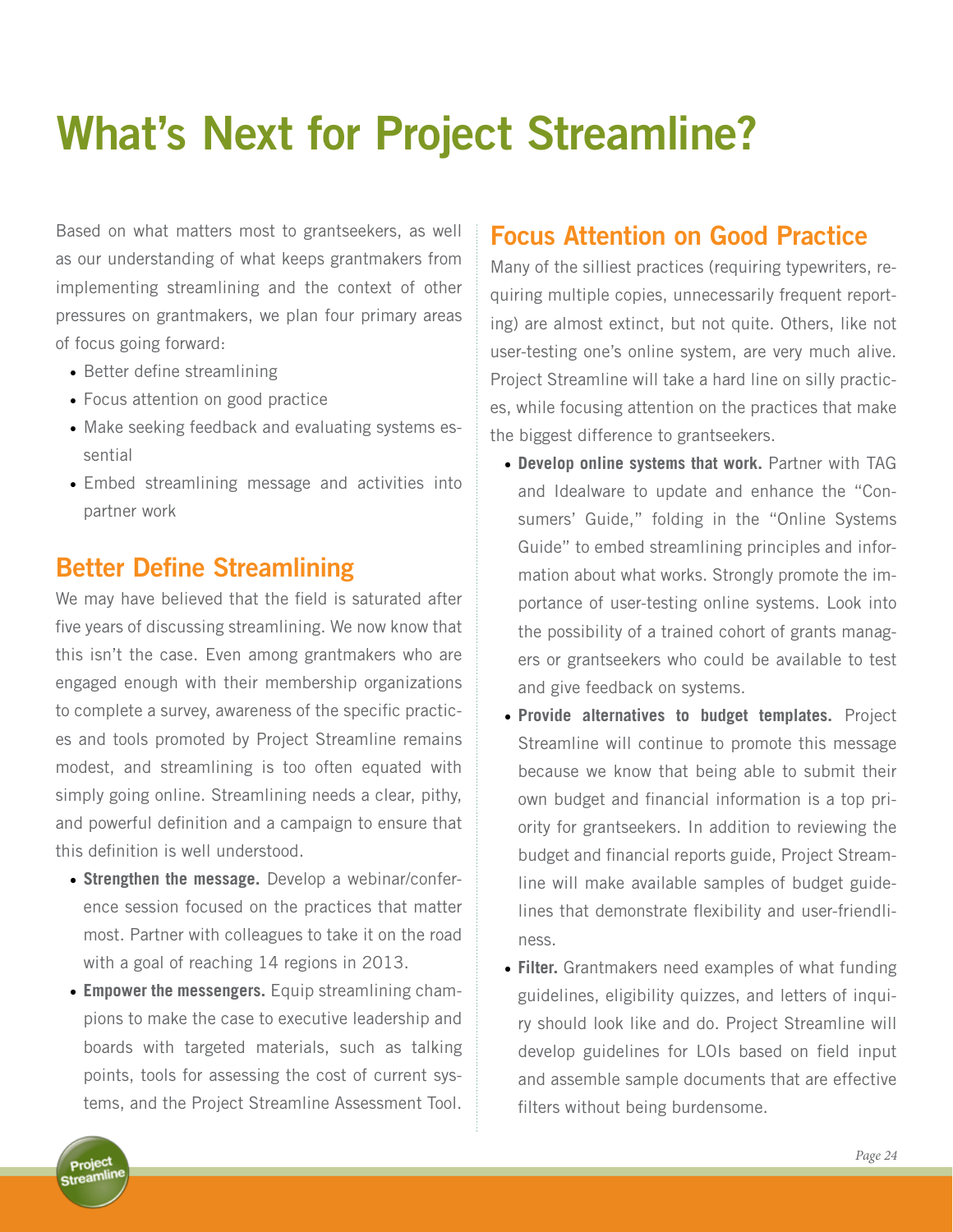## **Make Seeking Feedback and Evaluating Systems Essential**

Grantmakers often make decisions about their grantmaking practices without information from stakeholders or a complete understanding of their current practice. Few seek anonymous and candid feedback about their application and reporting requirements and processes. Project Streamline, with its influential partners, will strive to make seeking feedback and evaluating grantmaking systems a hallmark of an effective grantmaker.

- **• Update and promote the Assessment Tool.** The Assessment Tool developed by The Center for Effective Philanthripy (CEP) and Project Streamline has been in use for more than two years now, but it is underutilized. Project Streamline will review the tool, test and improve usability, and market it aggressively.
- **• Develop a grantseeker survey template for grantmakers** to adapt and use (themselves or via a third-party service), focusing on gathering specific feedback on the issues that matter most.
- **• Promote tools to understand current practice and its cost.** Project Streamline will distribute and/or develop tools and checklists to help funders map their current practice and its costs. Review, revise, and market the "Making Streamlining Stick" guide.
- **• Explore with The Center for Effective Philanthropy adding a streamlining module to the Grantee Perception Survey.** CEP's Grantee Perception Report (GPR) is a gold standard for foundations seeking to understand and improve their work. By adding an op-

tional streamlining module to the GPR, CEP can encourage foundations to learn more about their application and reporting practices and their impact on grantees. CEP's constituents tend to be the largest foundations in the world, and their attention to these issues could have a powerful influence on the field.

## **Embed Streamlining Message and Activities into Partner Work**

The concepts of streamlining will only survive if they are embedded in partners' messages and materials. Project Streamline will work with partners to build appropriate streamlining messages and activities into their work.

*"When asked, we appreciate the opportunity to provide feedback to foundations about the process of working with them, from the original inquiry and review process to the grant award communication and subsequent reporting requirements." —Grantseeker*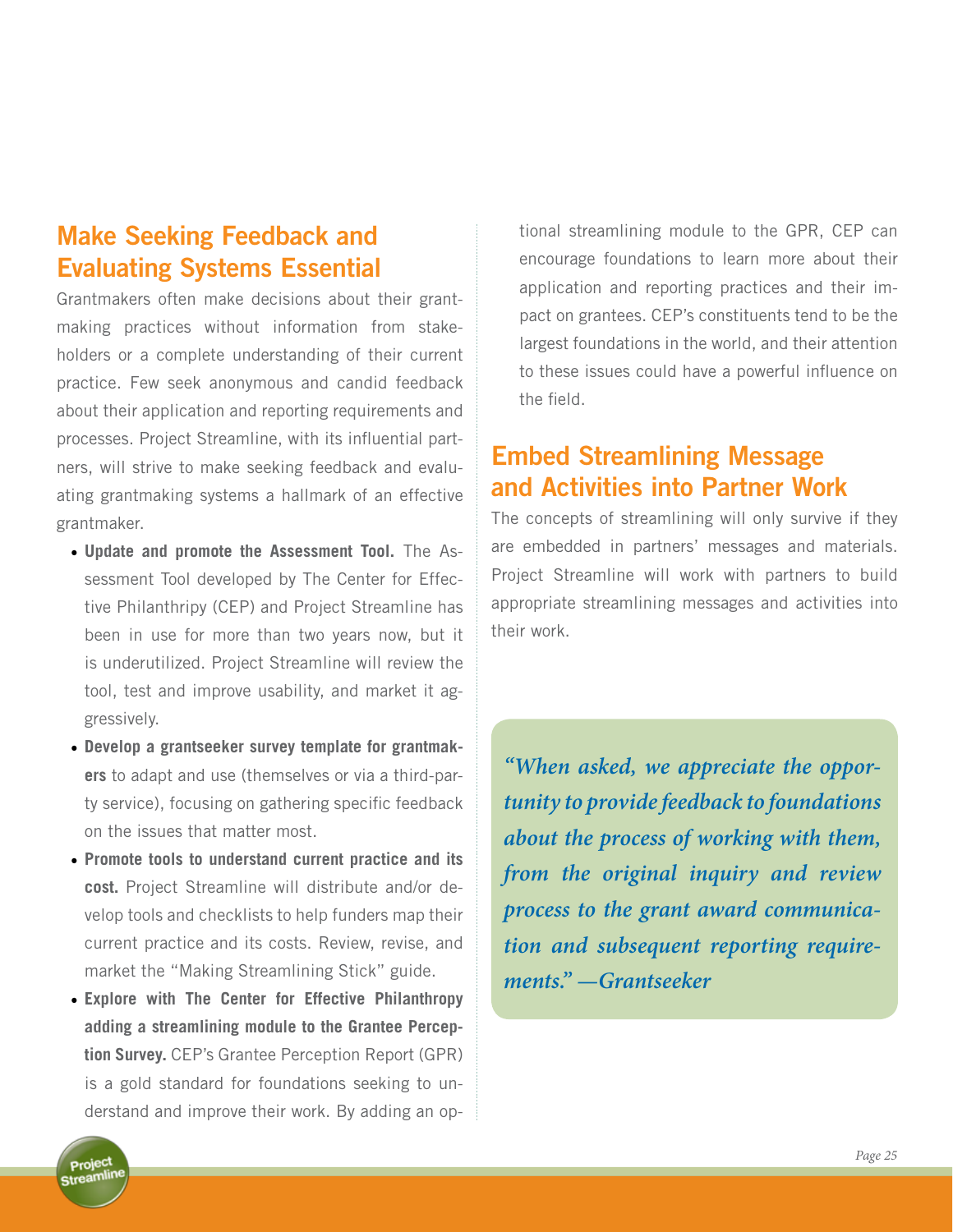## **Appendix A**

# **Profile of Survey Respondents**

### **Grantmaker Profile**

There are more than 100,000 grantmaking entities in the U.S., and just 460 of them responded to Project Streamline's survey. (460 started and 376 completed the survey.) Foundations responding to this survey reported giving across a wide spectrum, with about 9 percent reporting grantmaking under \$500,000 and 13 percent reporting grantmaking over \$50,000,000 in the last fiscal year.

The number of grants given annually also varied widely and was divided fairly evenly, with approximately a quarter of respondents giving fewer than 50, 50 to 100, 101 to 250, and more than 250 grants per year.

The grantmakers who responded to this survey differ from the total universe of grantmakers in the U.S. in two key ways. First, while the greatest percentage of respondents were independent and community<sup>8</sup> foundations (58 percent and 29 percent, respectively), compared to the country as a whole, this data set over-represented community foundations and corporate foundations/giving programs (9 percent) and under-represented independent foundations.<sup>9</sup>

Second, the Foundation Center's 2009 data show that only 27 percent of foundations in the U.S. have staff, but our survey responses came primarily from staffed foundations (96 percent in our sample).

A large proportion of the foundations responding had a small staff: 47 percent of respondents reported having just one to five employees. On the other end of the spectrum, 13 percent represented the sector's biggest foundations with more than 50 staff.

Foundations from 43 states and the District of Columbia responded to the survey. The most responses came from three states: California, Illinois, and New York the states with the most foundations.

Education, health, and human services were the top focus areas of respondents.

#### **Grantmaking in Last Fiscal Year**

#### **Grantmaker Type**

| Corporate foundation or giving program  10.0% |  |
|-----------------------------------------------|--|
| Public or community foundation 23.9%          |  |
|                                               |  |
|                                               |  |

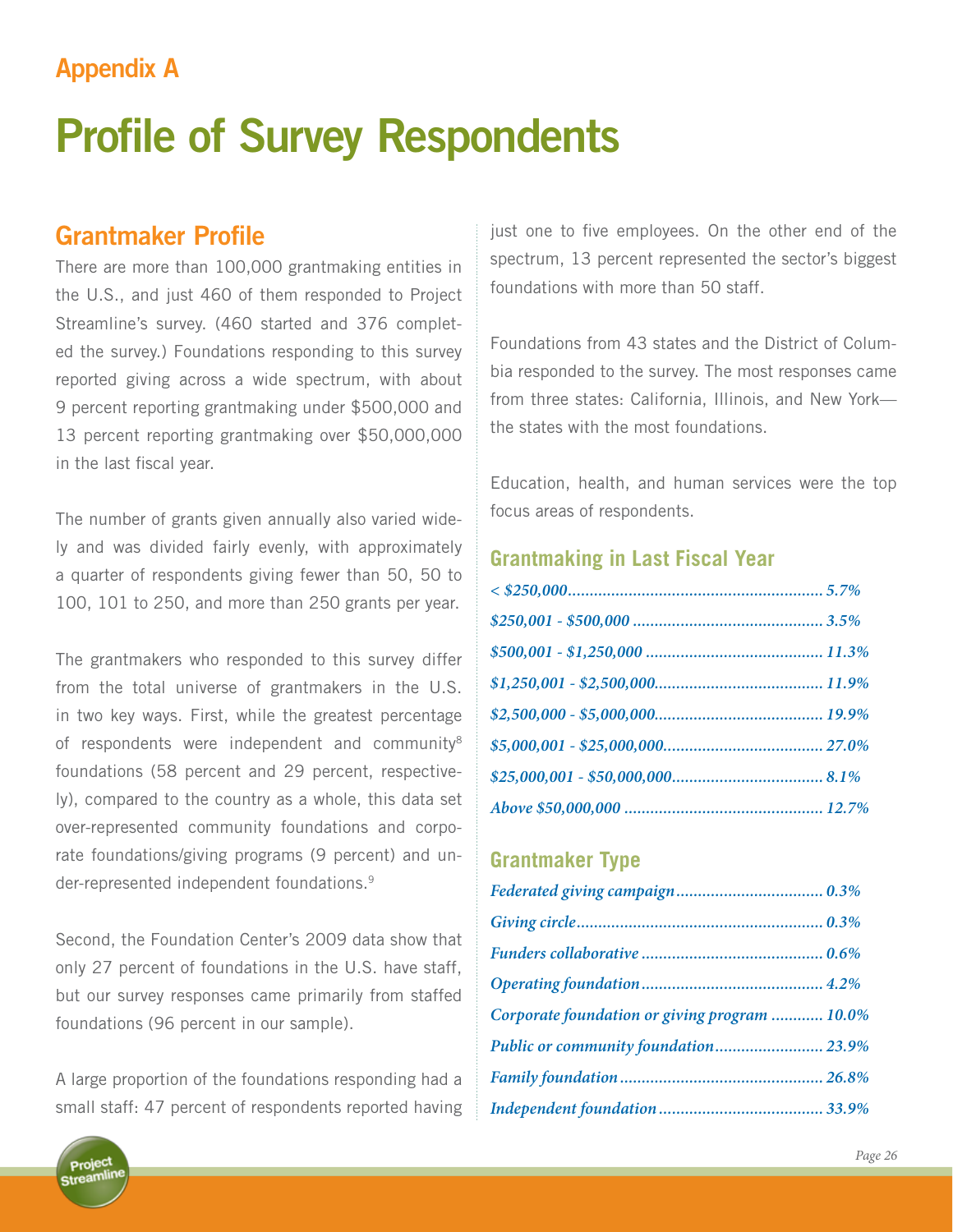### **Grantseeker Profile**

There are 1.5 million grantseeking organizations in the U.S., and just over 300 of them responded to Project Streamline's survey. Grantseeking organizations surveyed represented the smaller end of the budget continuum, compared to all U.S. public charities filing 990s.<sup>10</sup> They ranged from tiny (11 percent with budgets under \$50,000/year) to very large (13 percent with budgets greater than \$25 million/year). The greatest number of respondents (23 percent) had budgets between \$2 million and \$10 million/year.

Of grantseekers surveyed, 40 percent claimed five or fewer full time employees, and 19 percent had more than 100 full time employees. More than a quarter of the organizations had no dedicated fundraising staff.

Respondents ranged greatly in the number of proposals submitted to grantmakers. While 39 percent reported submitting 1 to 15 proposals per year, 17 percent submitted between 50 and 90 proposals. And 10 percent reported that they submit between 100 and 200 proposals each year. Grants received varied greatly, from less than \$1,000 to \$2 million, with a reported annual average of just under \$36,000. The majority of grantseekers responding to this survey received less than 30 percent of their support from foundation grants. Nonetheless, the sample represented organizations receiving a higher percentage of foundation grants than the national norm.<sup>11</sup>

Human services, arts and culture, and education were focus areas for between 30 percent and 40 percent of the nonprofits in the survey sample. Health was a focus of 22 percent of the nonprofits.

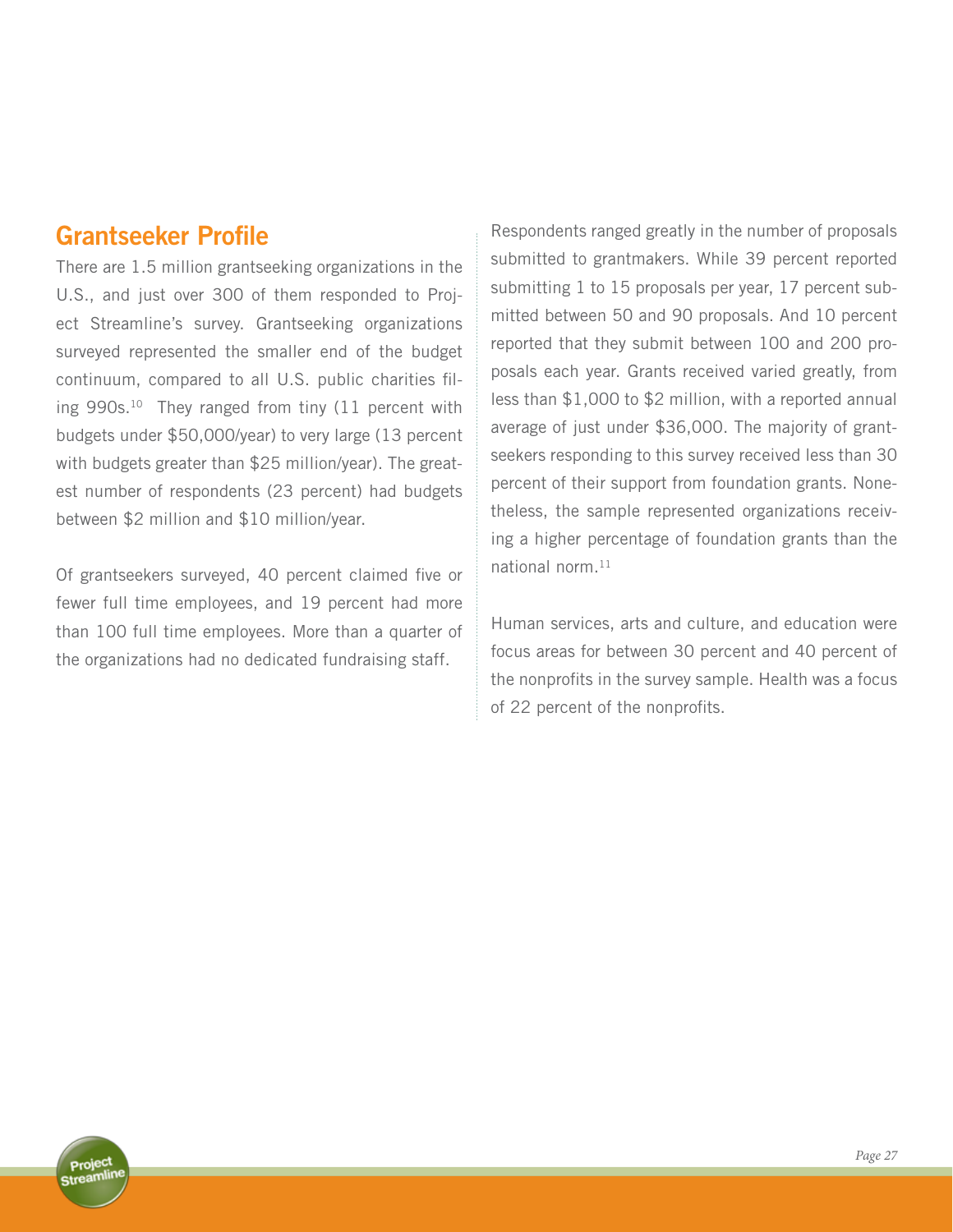## **Appendix B**

# **End Notes**

- 1. Gair, "Strategic Co-Funding: A Working Definition" in *Out of Philanthropy's Funding Maze*, accessed February 9, 2013. http://www.socialimpactexchange.org/sites/ www.socialimpactexchange.org/files/publications/ Strategic%20Co-Funding%20A%20Working% 20Definition.pdf
- 2. *Patterns and Trends in Grantmaking: A National Field Study of Grantmaking Practices—2011*, **Grantmakers for Effective Organizations and TCC Group**, p. i.
- 3. *Patterns and Trends in Grantmaking*, p. i.
- 4. Jagpal and Laskowski, *The State of General Operating Support*, p. 1.
- 5. *Patterns and Trends in Grantmaking*, p. ii
- 6. In the survey, grantseekers indicated the approximate percentage of their grantmakers with specific streamlined practices. For this summary, "rarely" refers to the response "about 25%."
- 7. *Patterns and Trends in Grantmaking,* p. iv.
- 8. Including public foundations that do not file a 990-PF.
- 9. Foundation Center, 2010.
- 10. Roeger and Pettijohn, *The Nonprofit Sector in Brief: Public Charities, Giving and Volunteering*.
- 11. *The Nonprofit Sector in Brief*. According to this 2012 Urban Institute report: 13.3 percent of revenue came from contributions, of which foundation grants are a part (15 percent). So foundation grants represented 2 percent of all revenue of the reporting public charities.

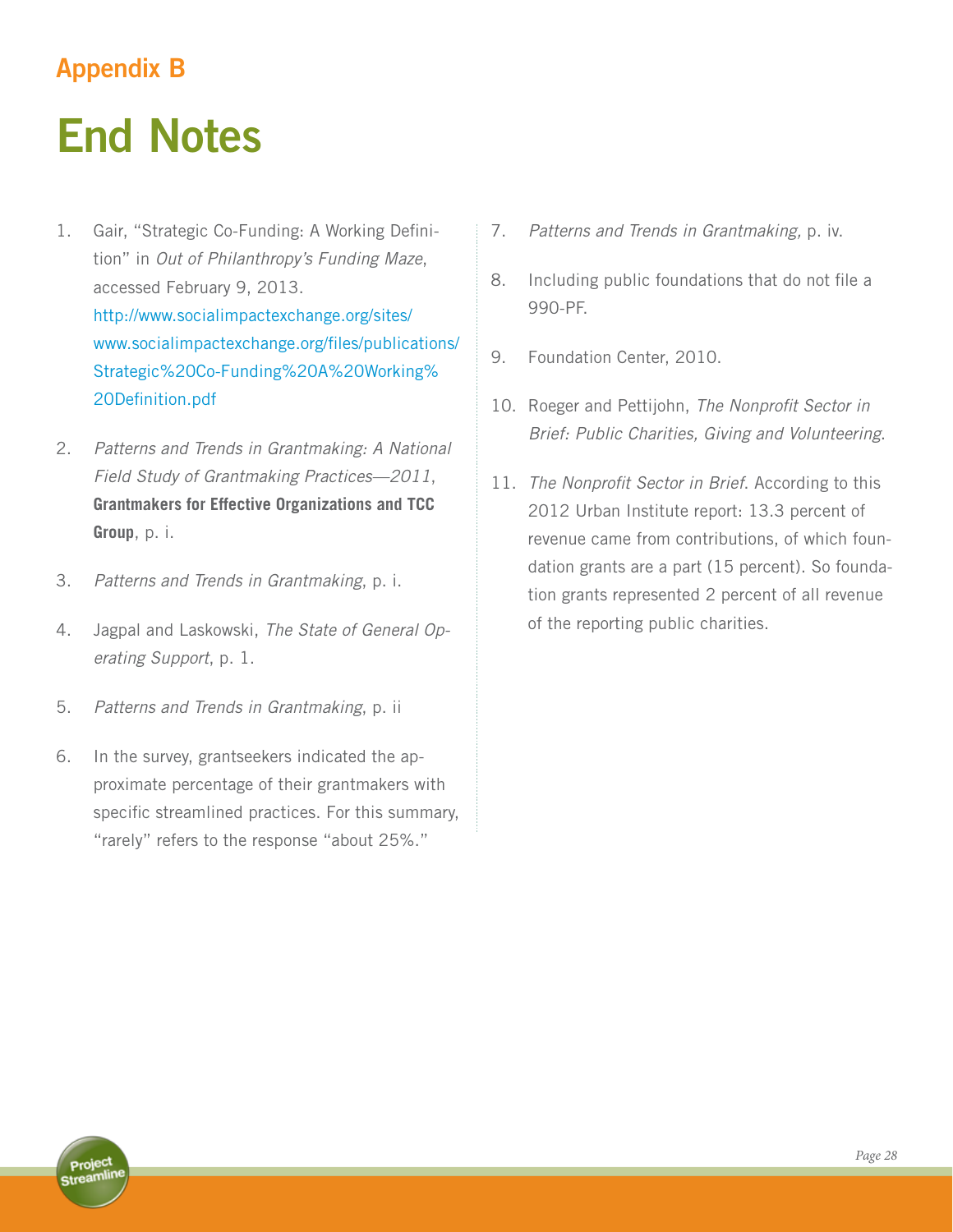## **Appendix C**

# **Resources Cited & Consulted**

**Australian Institute for Grants Management** (2011) *Grantmaking Manifesto*.

Blackwood, A., Roeger, K., and Pettijohn, S. (2012) *Urban League Report: The Nonprofit Sector in Brief: Public Charities, Giving and Volunteering*.

Bradley, A. (2011) "Sharpening the Streamlining Mindset," **The Center for Effective Philanthropy** Blog, http://www.effectivephilanthropy.org/blog/2011/04/ sharpening-the-streamlining-mindset-2/

Buteau, E., Buchanan, P., and Chu, T. (2010) *Working with Grantees: The Keys to Success and Five Program Officers Who Exemplify Them*. **The Center for Effective Philanthropy.**

Buteau, E. and Chu, T. (2011) *Grantees Report Back: Helpful Reporting and Evaluation Processes.* **The Center for Effective Philanthropy.**

**Grantmakers for Effective Organizations and TCC Group** (2011). *Patterns and Trends in Grantmaking: A National Field Study of Grantmaking Practices.* 

**The Foundation Center** (2011) *Online Grant Applications and Reporting: Practical Wisdom and Recommendations for Grantmakers In The Words Of a Grant Seeker.*

Jagpal, N. and Laskowski, K. (2012) *The State of General Operating Support,* **National Committee for Responsive Philanthropy**, p. 1.

Jagpal, N. (2009) *Criteria for Philanthropy at its Best*. **National Committee for Responsive Philanthropy**.

LaPiana Consulting (2010) *Due Diligence Done Well*. **Grantmakers for Effective Organizations**.

**National Committee for Responsive Philanthropy**, *Responsive Philanthropy*:

- "Soothing the Pain Points in Grant Reporting," by Michelle Greanias: http://www.ncrp.org/files/ rp-articles/rp-spring2010-greanias.pdf
- "Project Streamline's Charge: Changing the Grantmaking Status Quo," by Michelle Greanias and Taylor Kate Brown: http://www.ncrp.org/files/ rp-articles/rp\_winter2008\_greanias.pdf
- "What Philanthropy Can Learn from Bankers about General Support and Multi-Year Grants," by Sean Dobson: http://www.ncrp.org/files/rp-articles/ Responsive\_Philanthropy\_Spring2011-Dobson.pdf

Ranghelli, L. (2012) *Leveraging Limited Dollars: How Grantmakers Achieve Tangible Results By Funding Policy And Community Engagement,*  **National Committee for Responsive Philanthropy.**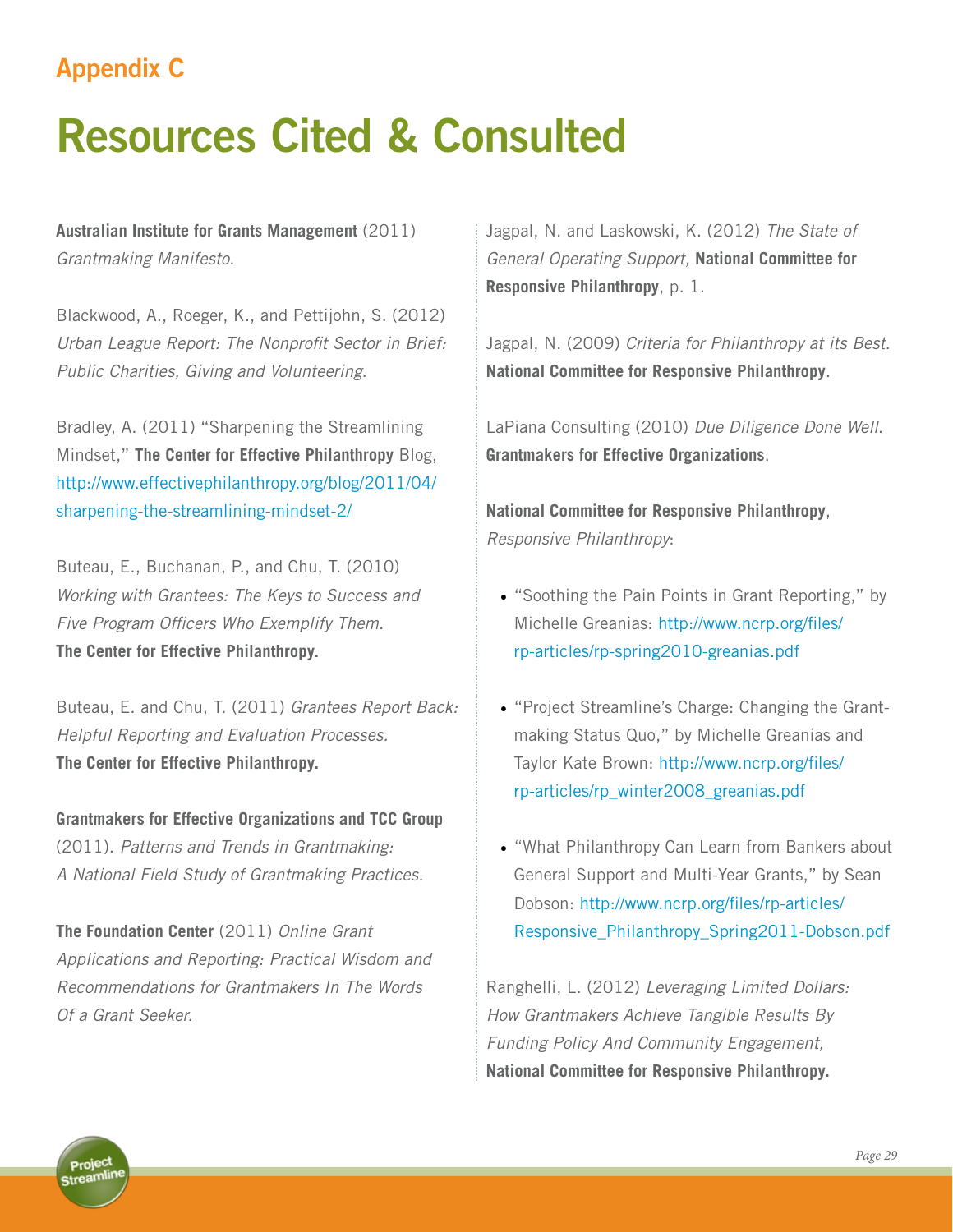# **Acknowledgements**

Special Thanks to the **Taking Stock Research Advisory Group,** whose critical questions and smart ideas helped guide the development of this work.

**Nancy Albilal**  Vice President for Development Foundation Center

**Lori Bartczak** Director of Programs Grantmakers for Effective Organizations

**Sue Bennett** Learning Manager Philanthropy Northwest

**Kevin Bolduc** Vice President of Assessment Tools The Center for Effective Philanthropy

**Robin Berkson** Senior Vice President Donors Forum

**Amber Bradley** Manager, Assessment Tools The Center for Effective Philanthropy

**Andy Carroll** Senior Program Manager Association of Small Foundations

**Jonathan Goldberg** Director of Grants Management and Information Systems Surdna Foundation

**Meridian Napoli** Director, Grants Operations Comcast Corporation

**Laura Zumdahl** Vice President, Nonprofit Services Donors Forum